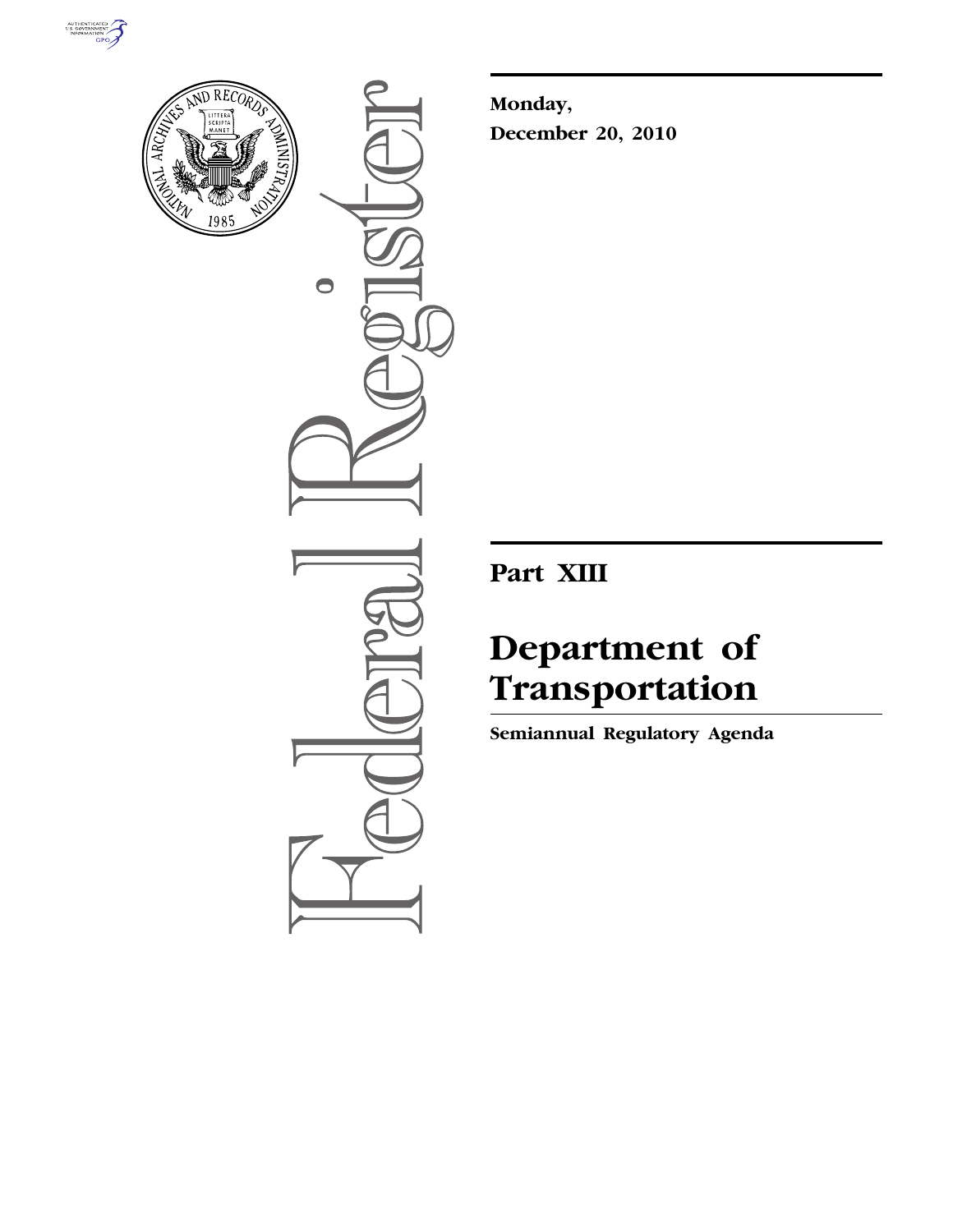## **DEPARTMENT OF TRANSPORTATION (DOT)**

#### **DEPARTMENT OF TRANSPORTATION**

**Office of the Secretary** 

```
14 CFR Chs. I-III
```
**23 CFR Chs. I-III** 

**33 CFR Chs. I and IV** 

**46 CFR Chs. I-III** 

**48 CFR Ch. 12** 

**49 CFR Subtitle A, Chs. I-VI and Chs. X-XII** 

**OST Docket 99-5129** 

## **Department Regulatory Agenda; Semiannual Summary**

**AGENCY:** Office of the Secretary, DOT.

**ACTION:** Semiannual regulatory agenda.

**SUMMARY:** The regulatory agenda is a semiannual summary of all current and projected rulemakings, reviews of existing regulations, and completed actions of the Department. The agenda provides the public with information about the Department of Transportation's regulatory activity. It is expected that this information will enable the public to be more aware of and allow it to more effectively participate in the Department's regulatory activity. The public is also invited to submit comments on any aspect of this agenda.

## **FOR FURTHER INFORMATION CONTACT:**

## *General*

You should direct all comments and inquiries on the agenda in general to Neil R. Eisner, Assistant General Counsel for Regulation and Enforcement, Department of Transportation, 1200 New Jersey Avenue SE., Washington, DC 20590; (202) 366-4723.

#### *Specific*

You should direct all comments and inquiries on particular items in the agenda to the individual listed for the regulation or the general rulemaking contact person for the operating administration in Appendix B. Individuals who use a telecommunications device for the deaf (TDD) may call (202) 755-7687.

#### *Table of Contents*

Supplementary Information: Background

## Significant/Priority Rulemakings

- Explanation of Information on the Agenda
- Request for Comments

#### Purpose

- Appendix A—Instructions for Obtaining Copies of Regulatory Documents
- Appendix B—General Rulemaking Contact Persons
- Appendix C—Public Rulemaking Dockets
- Appendix D—Review Plans for Section 610 and Other Requirements Agenda

#### **SUPPLEMENTARY INFORMATION:**

#### **Background**

Improvement of our regulations is a prime goal of the Department of Transportation (Department or DOT). Our regulations should be clear, simple, timely, fair, reasonable, and necessary. They should not be issued without appropriate involvement of the public; once issued, they should be periodically reviewed and revised, as needed, to assure that they continue to meet the needs for which they originally were designed. To view additional information about the Department of Transportation's regulatory activities online, g[o to http://regs.dot.gov. A](http://regs.dot.gov)mong other things, this website provides a report, updated monthly, on the status of the DOT significant rulemakings listed in the semi-annual Agenda.

To help the Department achieve these goals and in accordance with Executive Order 12866 ''Regulatory Planning and Review'' (58 FR 51735; October 4, 1993) and the Department's Regulatory Policies and Procedures (44 FR 11034; February 26, 1979), the Department prepares a semiannual regulatory agenda. It summarizes all current and projected rulemaking, reviews of existing regulations, and completed actions of the Department. These are matters on which action has begun or is projected during the succeeding 12 months or such longer period as may be anticipated or for which action has been completed since the last agenda.

The agendas are based on reports submitted by the offices initiating the rulemaking and are reviewed by the Department Regulations Council. The Department's last agenda was published in the **Federal Register** on April 26, 2010 (75 FR 21840). The next one is scheduled for publication in the **Federal Register** in spring 2011.

The Internet is the basic means for disseminating the Unified Agenda. The complete Unified Agenda is available online at [www.reginfo.gov,](http://www.reginfo.gov) in a format that offers users a greatly enhanced ability to obtain information from the Agenda database.

Because publication in the **Federal Register** is mandated for the regulatory flexibility agendas required by the Regulatory Flexibility Act (5 U.S.C. 602), DOT's printed agenda entries include only:

- 1. The Agency's agenda preamble;
- 2. Rules that are in the Agency's regulatory flexibility agenda, in accordance with the Regulatory Flexibility Act, because they are likely to have a significant economic impact on a substantial number of small entities; and
- 3. Any rules that the Agency has identified for periodic review under section 610 of the Regulatory Flexibility Act.

Printing of these entries is limited to fields that contain information required by the Regulatory Flexibility Act's Agenda requirements. These elements are: Sequence Number; Title; Section 610 Review, if applicable; Legal Authority; Abstract; Timetable; Regulatory Flexibility Analysis Required; Agency Contact; and Regulation Identifier Number (RIN). Additional information (for detailed list see section heading ''Explanation of Information on the Agenda'') on these entries is available in the Unified Agenda published on the Internet.

#### **Significant/Priority Rulemakings**

The agenda covers all rules and regulations of the Department. We have classified rules as a DOT agency priority in the agenda if they are, essentially, very costly, controversial, or of substantial public interest under our Regulatory Policies and Procedures. All DOT agency priority rulemaking documents are subject to review by the Secretary of Transportation. If the Office of Management and Budget (OMB) decides a rule is subject to its review under Executive Order 12866, we have classified it as significant in the agenda.

### **Explanation of Information on the Agenda**

The format for this agenda is required by a fall 2010 memorandum from the Office of Management and Budget.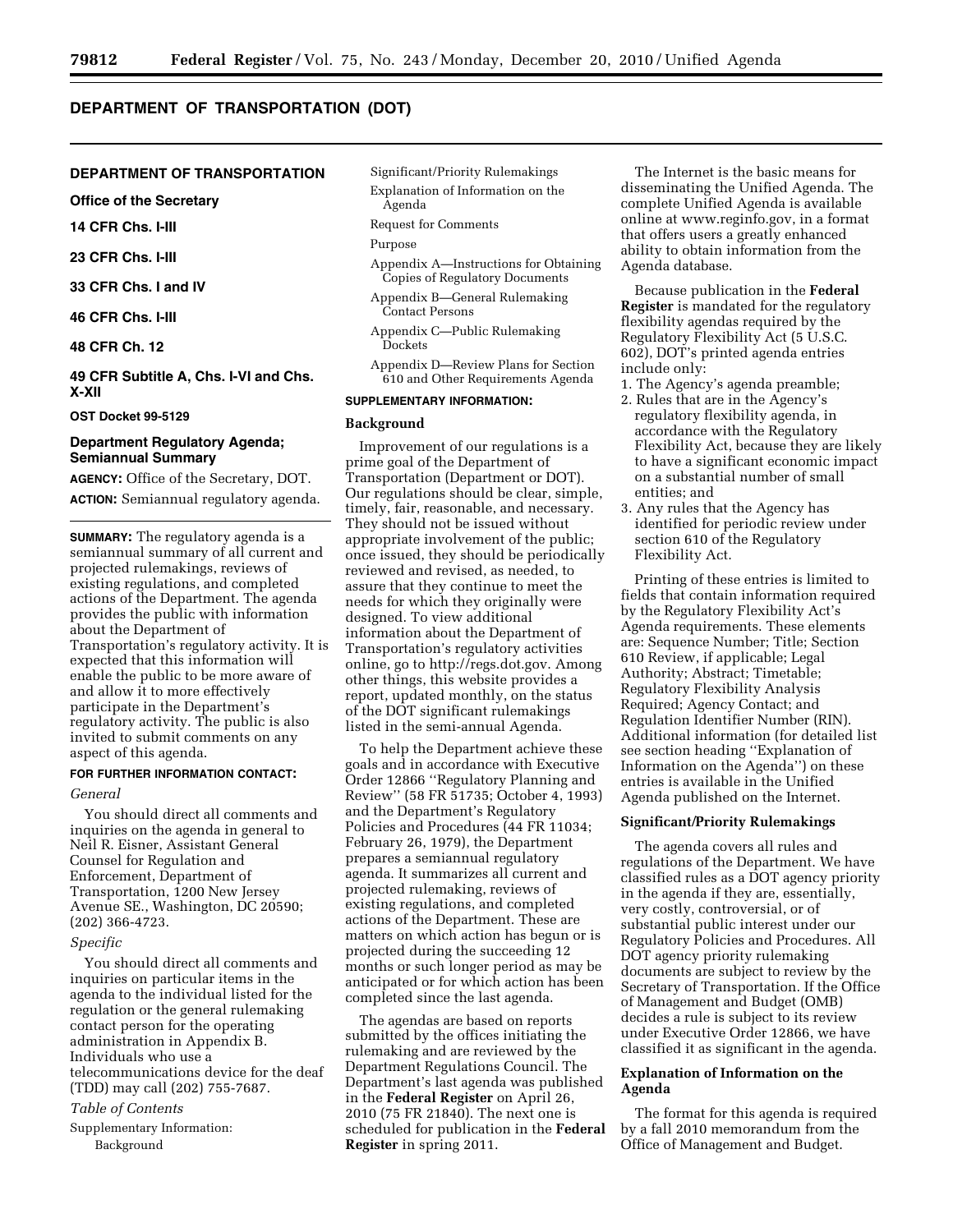First, the agenda is divided by initiating offices. Then, the agenda is divided into five categories: (1) Prerule stage, (2) proposed rule stage, (3) final rule stage, (4) long-term actions, and (5) completed actions. For each entry, the agenda provides the following information: (1) Its ''significance''; (2) a short, descriptive title; (3) its legal basis; (4) the related regulatory citation in the Code of Federal Regulations; (5) any legal deadline and, if so, for what action (e.g., NPRM, final rule); (6) an abstract; (7) a timetable, including the earliest expected date for a decision on whether to take the action; (8) whether the rulemaking will affect small entities and/or levels of government and, if so, which categories; (9) whether a Regulatory Flexibility Act (RFA) analysis is required (for rules that would have a significant economic impact on a substantial number of small entities); (10) a listing of any analyses an office will prepare or has prepared for the action (With minor exceptions, DOT requires an economic analysis for all its rulemakings.); (11) an agency contact office or official who can provide further information; (12) a Regulation Identifier Number (RIN) assigned to identify an individual rulemaking in the agenda and facilitate tracing further action on the issue; (13) whether the action is subject to the Unfunded Mandates Reform Act; (14) whether the action is subject to the Energy Act; and (15) whether the action is major under the congressional review provisions of the Small Business Regulatory Enforcement Fairness Act. If there is information that does not fit in the other categories, it will be included under a separate heading entitled ''Additional Information.''

For nonsignificant regulations issued routinely and frequently as a part of an established body of technical requirements (such as the Federal Aviation Administration's Airspace Rules), to keep those requirements operationally current, we only include the general category of the regulations, the identity of a contact office or official, and an indication of the expected number of regulations; we do not list individual regulations.

In the ''Timetable'' column, we use abbreviations to indicate the particular documents being considered. ANPRM stands for Advance Notice of Proposed Rulemaking, SNPRM for Supplemental Notice of Proposed Rulemaking, and NPRM for Notice of Proposed

Rulemaking. Listing a future date in this column does not mean we have made a decision to issue a document; it is the earliest date on which we expect to make a decision on whether to issue it. In addition, these dates are based on current schedules. Information received subsequent to the issuance of this agenda could result in a decision not to take regulatory action, or in changes to proposed publication dates. For example, the need for further evaluation could result in a later publication date; evidence of a greater need for the regulation could result in an earlier publication date.

Finally, a dot (•) preceding an entry indicates that the entry appears in the agenda for the first time.

#### **Request for Comments**

#### *General*

Our agenda is intended primarily for the use of the public. Since its inception, we have made modifications and refinements that we believe provide the public with more helpful information, as well as make the agenda easier to use. We would like you, the public, to make suggestions or comments on how the agenda could be further improved.

## *Reviews*

We also seek your suggestions on which of our existing regulations you believe need to be reviewed to determine whether they should be revised or revoked. We particularly draw your attention to the Department's review plan in Appendix D.

#### *Regulatory Flexibility Act*

The Department is especially interested in obtaining information on requirements that have a ''significant economic impact on a substantial number of small entities'' and, therefore, must be reviewed under the Regulatory Flexibility Act. If you have any suggested regulations, please submit them to us, along with your explanation of why they should be reviewed.

In accordance with the Regulatory Flexibility Act, comments are specifically invited on regulations that we have targeted for review under section 610 of the Act. The phrase (Section 610 Review) appears at the end of the title for these reviews. Please see Appendix D for the Department's section 610 review plans.

### *Consultation With State, Local, and Tribal Governments*

Executive Orders 13132 and 13175 require us to develop an accountable process to ensure ''meaningful and timely input'' by State, local, and tribal officials in the development of regulatory policies that have federalism or tribal implications. These policies are defined in the Executive Orders to include regulations that have ''substantial direct effects'' on States or Indian tribes, on the relationship between the Federal Government and them, or on the distribution of power and responsibilities between the Federal Government and various levels of government or Indian tribes. Therefore, we encourage State and local governments or Indian tribes to provide us with information about how the Department's rulemakings impact them.

#### **Purpose**

The Department is publishing this regulatory agenda in the **Federal Register** to share with interested members of the public the Department's preliminary expectations regarding its future regulatory actions. This should enable the public to be more aware of the Department's regulatory activity and should result in more effective public participation. This publication in the **Federal Register** does not impose any binding obligation on the Department or any of the offices within the Department with regard to any specific item on the agenda. Regulatory action, in addition to the items listed, is not precluded.

**Dated:** September 24, 2010. **Ray LaHood,** 

*Secretary of Transportation.* 

## **Appendix A—Instructions for Obtaining Copies of Regulatory Documents**

To obtain a copy of a specific regulatory document in the agenda, you should communicate directly with the contact person listed with the regulation at the address below. We note that most, if not all, such documents, including the semiannual agenda, are available through the Internet at [http://www.regulations.gov.](http://www.regulations.gov) See Appendix C for more information.

(Name of contact person), (Name of the DOT agency), 1200 New Jersey Avenue SE., Washington, DC 20590. (For the Federal Aviation Administration, substitute the following address: Office of Rulemaking, ARM-1,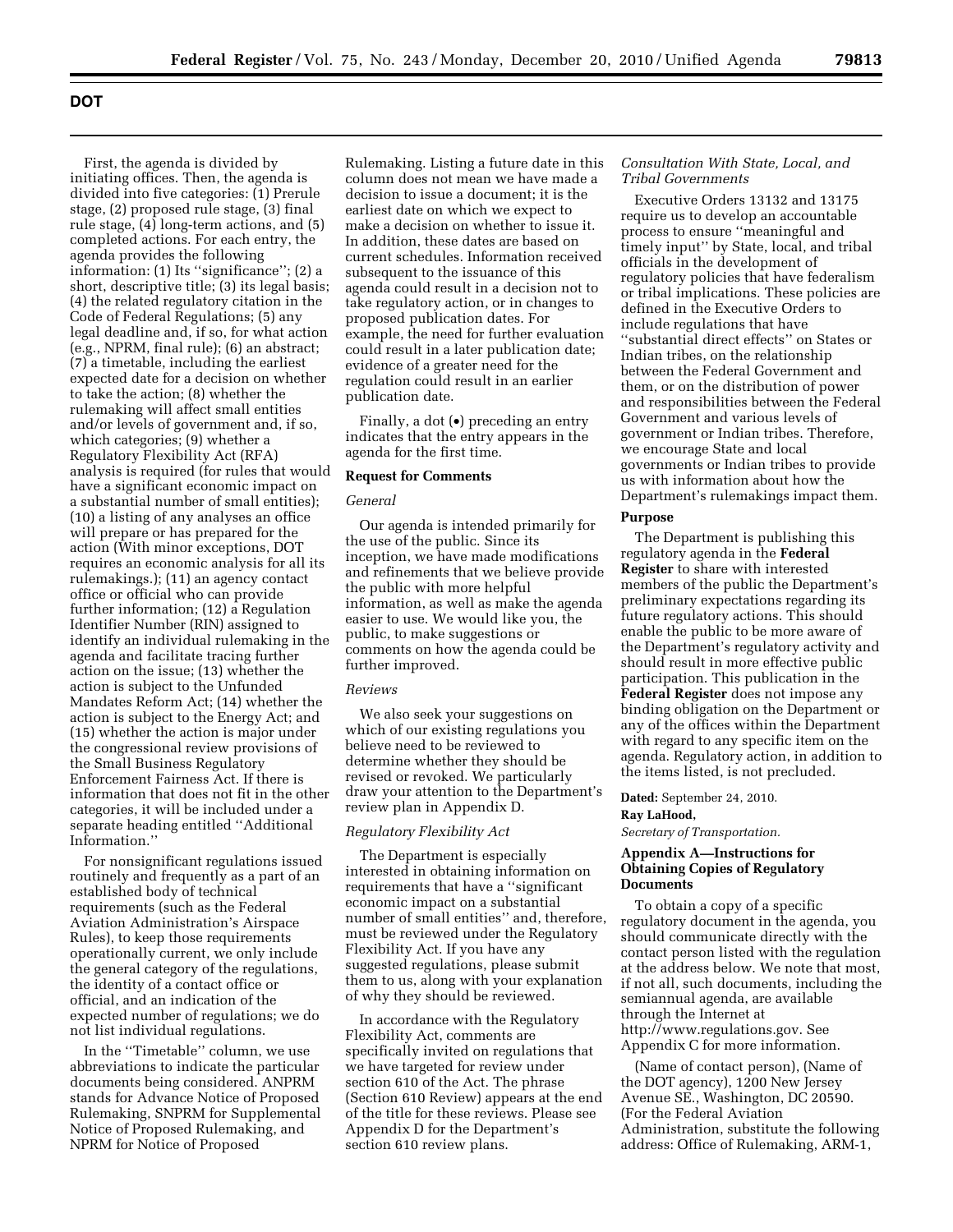800 Independence Avenue SW., Washington, DC 20591).

#### **Appendix B—General Rulemaking Contact Persons**

The following is a list of persons who can be contacted within the Department for general information concerning the rulemaking process within the various operating administrations.

FAA – Rebecca MacPherson, Office of Chief Counsel, Regulations and Enforcement Division, 800 Independence Avenue SW., Room 915A, Washington, DC 20591; telephone (202) 267-3073.

FHWA – Jennifer Outhouse, Office of Chief Counsel, 1200 New Jersey Avenue SE., Washington, DC 20590; telephone (202) 366-0761.

FMCSA – Steven J. LaFreniere, Regulatory Ombudsman, 1200 New Jersey Avenue SE., Washington, DC 20590; telephone (202) 366-0596.

NHTSA – Steve Wood, Office of Chief Counsel, 1200 New Jersey Avenue SE., Washington, DC 20590; telephone (202) 366-2992.

FRA – Kathryn Shelton, Office of Chief Counsel, 1200 New Jersey Avenue SE., Room W31-214, Washington, DC 20590; telephone (202) 493-6063.

FTA – Linda Ford, Office of Chief Counsel, 1200 New Jersey Avenue SE., Room E56-202, Washington, DC 20590; telephone (202) 366-4063.

SLSDC – Carrie Mann Lavigne, Chief Counsel, 1200 New Jersey Avenue SE., Washington, DC 20590; telephone (202) 366-0091.

PHMSA – Patricia Burke, Office of Chief Counsel, 1200 New Jersey Avenue SE., Washington, DC 20590; telephone (202) 366-4400.

MARAD – Christine Gurland, Office of Chief Counsel, Maritime Administration, 1200 New Jersey Avenue SE., Washington, DC 20590; telephone (202) 366-5157.

RITA – Robert Monniere, Office of Chief Counsel, 1200 New Jersey Avenue SE., Washington, DC 20590; telephone (202) 366-5498.

OST – Neil Eisner, Office of Regulation and Enforcement, 1200 New Jersey Avenue SE., Washington, DC 20590; telephone (202) 366-4723.

## **Appendix C—Public Rulemaking Dockets**

All comments via the Internet are submitted through the Federal Docket Management System (FDMS) at the following address: [http://www.regulations.gov.](http://www.regulations.gov) The FDMS allows the public to search, view, download, and comment on all Federal agency rulemaking documents in one central online system. The above referenced Internet address also allows the public to sign up to receive notification when certain documents are placed in the dockets.

The public also may review regulatory dockets at, or deliver comments on proposed rulemakings to, the Dockets Office at 1200 New Jersey Avenue SE., Room W12-140, Washington, DC 20590, 1-800-647-5527. Working Hours: 9-5.

## **Appendix D—Review Plans for Section 610 and Other Requirements**

## **Part I**— **The Plan**

#### *General*

The Department of Transportation has long recognized the importance of regularly reviewing its existing regulations to determine whether they need to be revised or revoked. Our 1979 Regulatory Policies and Procedures require such reviews. We also have responsibilities under Executive Order 12866 ''Regulatory Planning and Review'' and section 610 of the Regulatory Flexibility Act to conduct such reviews. This includes the use of plain language techniques in new rules and considering its use in existing rules when we have the opportunity and resources permit its use. We are committed to continuing our reviews of existing rules and, if needed, will initiate rulemaking actions based on these reviews.

#### *Section 610 Review Plan*

Section 610 requires that we conduct reviews of rules that (1) have been published within the last 10 years and (2) have a ''significant economic impact on a substantial number of small entities'' (SEIOSNOSE). It also requires that we publish in the **Federal Register**  each year a list of any such rules that we will review during the next year. The Office of the Secretary and each of the Department's Operating Administrations have a 10-year review plan. These reviews comply with section 610 of the Regulatory Flexibility Act.

#### *Other Review Plan(s)*

All elements of the Department, except for the Federal Aviation Administration (FAA), have also elected to use this 10-year plan process to comply with the review requirements of the Department's Regulatory Policies and Procedures and Executive Order 12866.

#### *Changes to the Review Plan*

Some reviews may be conducted earlier than scheduled. For example, to the extent resources permit, the plain language reviews will be conducted more quickly. Other events, such as accidents, may result in the need to conduct earlier reviews of some rules. Other factors may also result in the need to make changes; for example, we may make changes in response to public comment on this plan or in response to a Presidentially mandated review. If there is any change to the review plan, we will note the change in the following agenda. For any section 610 review, we will provide the required notice prior to the review.

#### **Part II**— **The Review Process**

#### *The Analysis*

Generally, the agencies have divided their rules into 10 different groups and plan to analyze one group each year. For purposes of these reviews, a year will coincide with the fall-to-fall schedule for publication of the agenda. Thus, Year 1 (2008) begins in the fall of 2008 and ends in the fall of 2009; Year 2 (2009) begins in the fall of 2009 and ends in the fall of 2010; and so on. We request public comment on the timing of the reviews. For example, is there a reason for scheduling an analysis and review for a particular rule earlier than we have? Any comments concerning the plan or particular analyses should be submitted to the regulatory contacts listed in Appendix B, General Rulemaking Contact Persons.

#### *Section 610 Review*

The Agency will analyze each of the rules in a given year's group to determine whether any rule has a SEIOSNOSE and, thus, requires review in accordance with section 610 of the Regulatory Flexibility Act. The level of analysis will, of course, depend on the nature of the rule and its applicability. Publication of agencies' section 610 analyses listed each fall in this agenda provides the public with notice and an opportunity to comment consistent with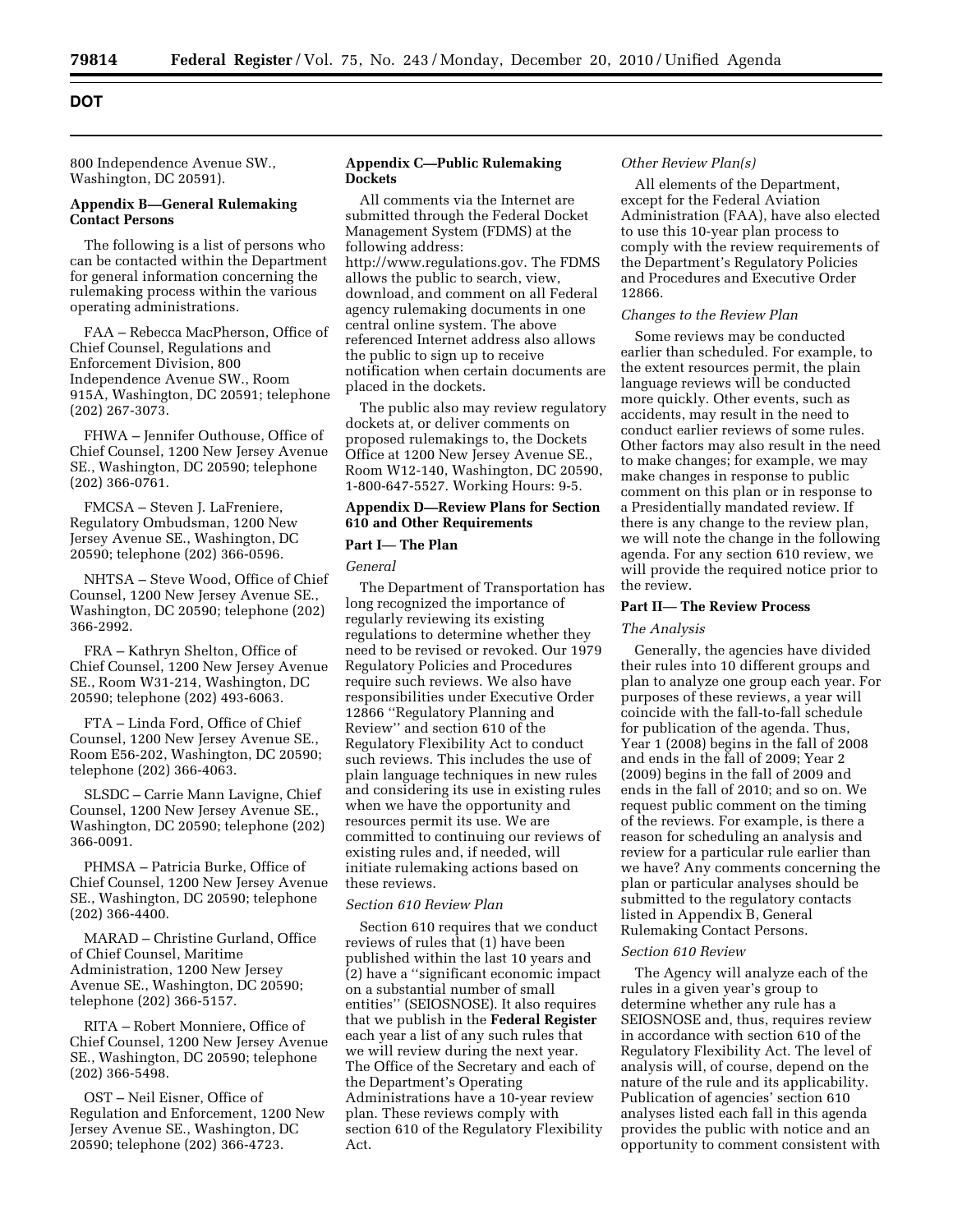the requirements of the Regulatory Flexibility Act. We request that public comments be submitted to us early in the analysis year concerning the small entity impact of the rules to help us in making our determinations.

In each fall agenda, the Agency will publish the results of the analyses it has completed during the previous year. For rules that had a negative finding on SEIOSNOSE, we will give a short explanation (e.g., ''these rules only establish petition processes that have no cost impact'' or ''these rules do not apply to any small entities''). For parts, subparts, or other discrete sections of rules that do have a SEIOSNOSE, we will announce that we will be conducting a formal section 610 review during the following 12 months. At this stage, we will add an entry to the Agenda in the prerulemaking section describing the review in more detail. We also will seek public comment on how best to lessen the impact of these rules and provide a name or docket to which public comments can be submitted. In some cases, the section 610 review may be part of another unrelated review of the rule. In such a case, we plan to clearly indicate which parts of the

review are being conducted under section 610.

#### *Other Reviews*

The Agency will also examine the specified rules to determine whether any other reasons exist for revising or revoking the rule or for rewriting the rule in plain language. In each fall agenda, the Agency will also publish information on the results of the examinations completed during the previous year.

The FAA, in addition to reviewing its rules in accordance with the Section 610 Review Plan, has established a triannual process to comply with the review requirements of the Department's Regulatory Policies and Procedures, Executive Order 12866, and Plain Language Review Plan. The FAA's latest review notice was published November 15, 2007 (72 FR 64170). In that notice, the FAA requested comments from the public to identify those regulations currently in effect that it should amend, remove, or simplify. The FAA also requested the public provide any specific suggestions where rules could be developed as performance-based rather than

## OFFICE OF THE SECRETARY SECTION 610 AND OTHER REVIEWS

prescriptive, and any specific plain language that might be used, and provide suggested language on how those rules should be written. The FAA will review the issues addressed by the commenters against its regulatory agenda and rulemaking program efforts and adjust its regulatory priorities consistent with its statutory responsibilities. At the end of this process, the FAA will publish a summary and general disposition of comments and indicate, where appropriate, how it will adjust its regulatory priorities.

## **Part III**— **List of Pending Section 610 Reviews**

The Agenda identifies the pending DOT Section 610 Reviews by inserting (Section 610 Review) after the title for the specific entry. For further information on the pending reviews, see the agenda entries at [www.reginfo.gov.](http://www.reginfo.gov)  For example, to obtain a list of all entries that are Section 610 Reviews under the Regulatory Flexibility Act, a user would select the desired responses on the search screen (by selecting ''advanced search'') and, in effect, generate the desired ''index'' of reviews.

| Year | <b>Regulations To Be Reviewed</b> | Analysis Year | <b>Review Year</b> |
|------|-----------------------------------|---------------|--------------------|
|      |                                   | 2008          | 2009               |
|      |                                   | 2009          | 2010               |
|      |                                   | 2010          | 2011               |
| 4    |                                   | 2011          | 2012               |
| 5    |                                   | 2012          | 2013               |
| 6    |                                   | 2013          | 2014               |
|      |                                   | 2014          | 2015               |
| 8    |                                   | 2015          | 2016               |
| 9    |                                   | 2016          | 2017               |
| 10   |                                   | 2017          | 2018               |

#### **Year 1 (fall 2008) List of rules analyzed and a summary of results**

49 CFR part 93 — Aircraft Allocation

- Section 610: There is no SEIOSNOSE.
- General: The agency will propose revising this regulation to reflect a transfer of the functions from the Office of Emergency Transportation (OET) to the Office of Intelligence, Security and Response (S-60). OET was absorbed into S-60 and no longer exists as a separate office. The proposed changes will not cause an economic impact.

#### **Year 1 (fall 2008) List of rules with ongoing analysis**

- 49 CFR part 91—International Air Transportation Fair Competitive Practices
- 49 CFR part 92—Recovering Debts to the United States by Salary Offset
- 49 CFR part 95—Advisory Committees
- 49 CFR part 98—Enforcement of Restrictions on Post-Employment Activities
- 49 CFR part 99—Employee Responsibilities and Conduct
- 14 CFR part 200—Definitions and Instructions
- 14 CFR part 201—Air Carrier Authority Under Subtitle VII of Title 49 of the United States Code [Amended]
- 14 CFR part 203—Waiver of Warsaw Convention Liability Limits and Defenses
- 14 CFR part 204—Data to Support Fitness Determinations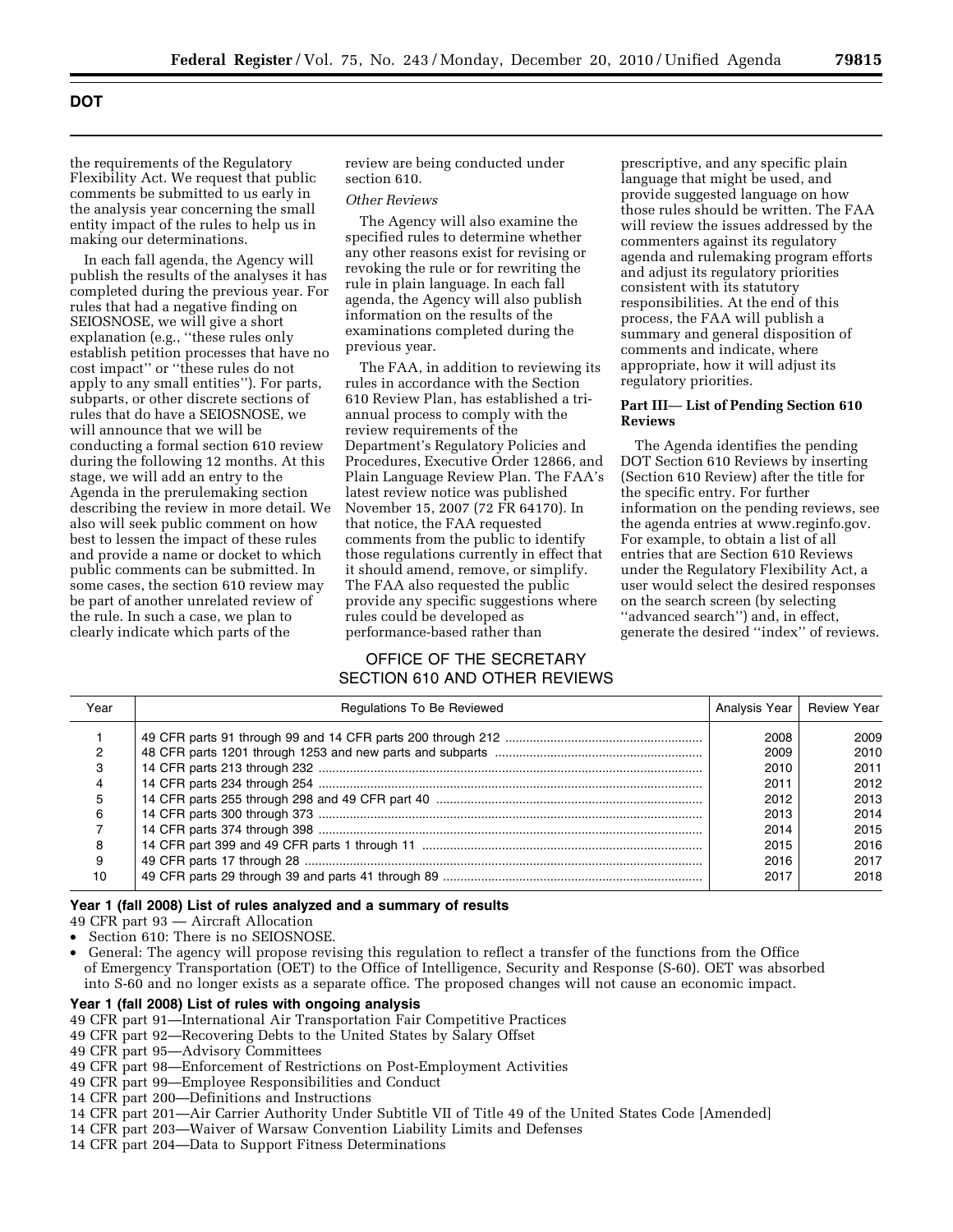| 14 CFR part 205—Aircraft Accident Liability Insurance                                                                    |
|--------------------------------------------------------------------------------------------------------------------------|
| 14 CFR part 206—Certificates of Public Convenience and Necessity: Special Authorizations and Exemptions                  |
| 14 CFR part 207-Charter Trips by U.S. Scheduled Air Carriers                                                             |
| 14 CFR part 208—Charter Trips by U.S. charter air Carriers                                                               |
| 14 CFR part 211—Applications for Permits to Foreign Air Carriers                                                         |
| 14 CFR part 212-Charter Rules for U.S. and Foreign Direct Air Carriers                                                   |
| Year 2 (fall 2009) List of rules analyzed and a summary of results                                                       |
| 48 CFR part 1201—Federal Acquisition Regulations System                                                                  |
| • Section 610: There is no SEIOSNOSE.                                                                                    |
| • General: This rule prescribes Agency control and compliance procedures concerning the proliferation of acquisition     |
| regulations and any revisions. M-60's plain language review of this rule indicates minor editorial changes are needed    |
| but no need for substantial revision.                                                                                    |
| 48 CFR part 1202—Definitions of Words and Terms                                                                          |
| • Section 610: There is no SEIOSNOSE.                                                                                    |
| • General: This rule provides definitions of words and terms concerning acquisitions in DOT. M-60's plain language       |
| review of this rule indicates no need for substantial revision.                                                          |
| 48 CFR part 1203—Improper Business Practices and Personal Conflicts of Interest                                          |
| • Section 610: There is no SEIOSNOSE.                                                                                    |
| • General: This rule provides process for reporting suspected violations of the Gratuities clause. M-60's plain language |
| review of this rule indicates minor editorial changes are needed but no need for substantial revision.                   |
| 48 CFR part 1204—Administrative Matters                                                                                  |
| • Section 610: There is no SEIOSNOSE.                                                                                    |

- General: This rule provides procedures for closing out contract files and supporting closeout documents. M-60's plain language review of this rule indicates no need for substantial revision.
- 48 CFR part 1205—Publicizing Contract Actions
- Section 610: There is no SEIOSNOSE.
- General: This rule provides methods of disseminating information. M-60's plain language review of this rule indicates no need for substantial revision.
- 48 CFR part 1206—Competition Requirements
- Section 610: There is no SEIOSNOSE.
- General: This rule provides information concerning competition advocates. M-60's plain language review of this rule indicates no need for substantial revision.
- 48 CFR part 1207—Acquisition Planning
- Section 610: There is no SEIOSNOSE.
- General: This rule provides information concerning requirements which will be followed when cost comparisons between Government and Contractor performance are conducted. M-60's plain language review of this rule indicates no need for substantial revision.
- 48 CFR part 1211—Describing Agency Needs
- Section 610: There is no SEIOSNOSE.
- General: This provides information concerning the need to include, as applicable, safeguards to ensure safety, security, and environmental protection in requirements documents. M-60's plain language review of this rule indicates no need for substantial revision.
- 48 CFR part 1213—Simplified Acquisition Procedures
- Section 610: There is no SEIOSNOSE.
- General: This provides DOT procedures for acquiring training services. M-60's plain language review of this rule indicates no need for revision.
- 48 CFR part 1214—Sealed Bidding
- Section 610: There is no SEIOSNOSE.
- General: This rule provides for telegraphic bids to be communicated provided procedures have been established by the COCO. M-60's plain language review of this rule indicates no need for revision.
- 48 CFR part 1215—Contracting By Negotiation
- Section 610: There is no SEIOSNOSE.
- General: This rule provides information concerning the solicitation and receipt of proposals and information including evaluation. M-60's plain language review of this rule indicates no need for substantial revision. 48 CFR part 1216—Types of Contracts
- Section 610: There is no SEIOSNOSE.
- General: This rule provides information concerning Fixed-Price Contracts, Incentive Contracts, Indefinite-Delivery Contracts, and Time-and-Materials, Labor-Hour, and Letter Contracts. M-60's plain language review of this rule indicates no need for substantial revision.
- 48 CFR part 1217—Special Contracting Methods
- Section 610: There is no SEIOSNOSE.
- General: This rule provides procedures for fixed price contracts for vessel repair, alteration, or conversion. M-60's plain language review of this rule indicates no need for substantial revision.
- 48 CFR part 1219—Small Business Programs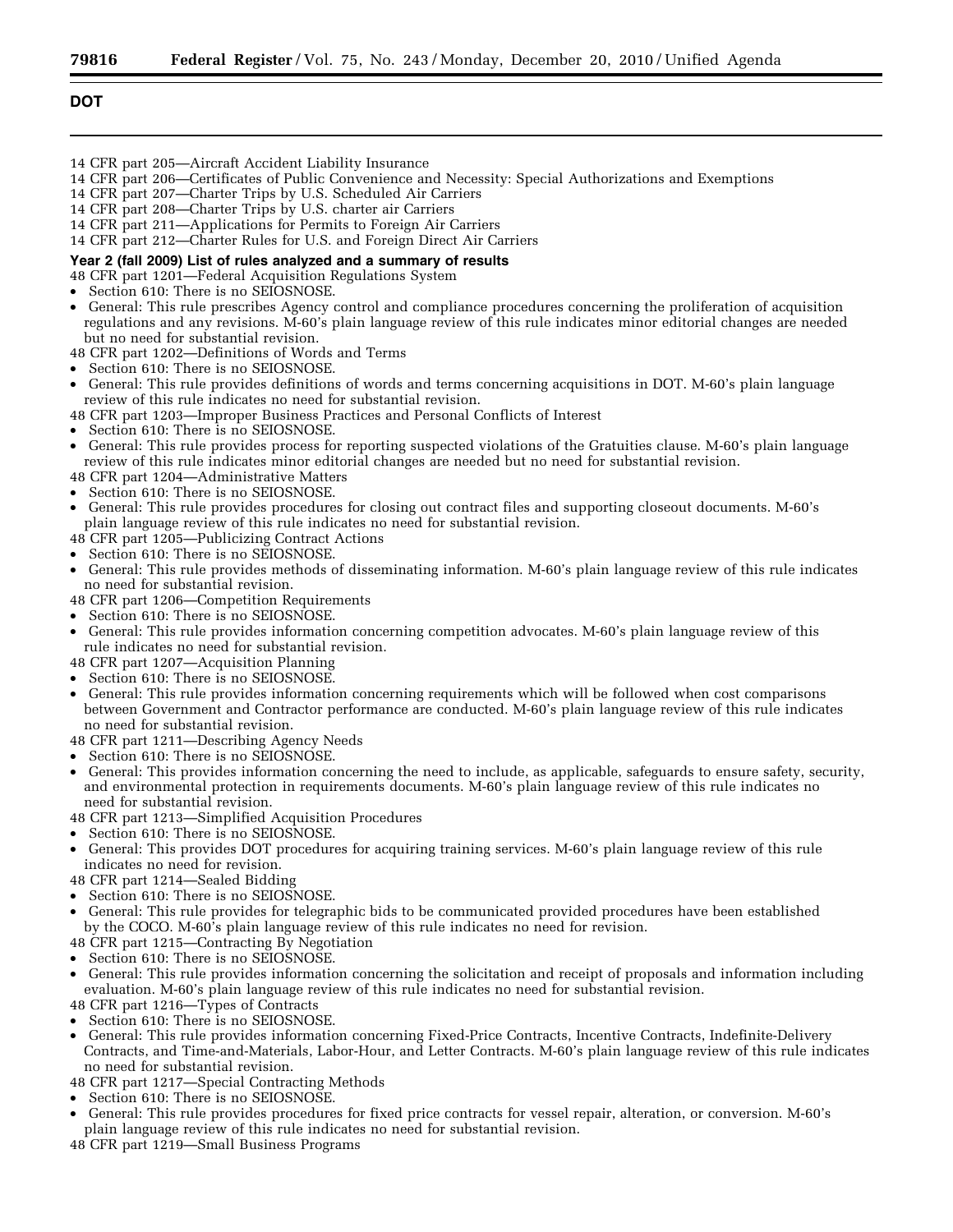- Section 610: There is no SEIOSNOSE.
- General: This rule addresses contracting issues associated with subcontracting with Small Business, Small Disadvantaged Business, and Women-Owned Small Business concerns. It also provides some discussion of small business competitiveness demonstration program.
- 48 CFR part 1222—Application of Labor Laws to Government Acquisitions
- Section 610: There is no SEIOSNOSE.
- General: This rule covers aspects of basic labor policies and labor standards. Particular focus is directed to labor standards involving construction.
- 48 CFR part 1223—Environment, Energy and Water Efficiency, Renewable Energy Technologies, Occupational Safety, and Drug-Free Workplace
- Section 610: There is no SEIOSNOSE.
- General: This rule addresses safety requirements for selected DOT contracts. The emphasis here is on hazardous material identification and material safety data.
- 48 CFR part 1224—Protection of Privacy and Freedom of Information
- Section 610: There is no SEIOSNOSE.
- General: This rule includes discussion of procedures and appeals processes with a focus on the Freedom of Information Act.
- 48 CFR part 1227—Patents, Data, and Copyrights
- Section 610: There is no SEIOSNOSE.
- General: This rule includes discussion of procedures and appeals processes.
- 48 CFR part 1228—Bonds and Insurance
- Section 610: There is no SEIOSNOSE.
- General: This rule covers bonds and other financial protections, insurance, and performance and payment bonds for certain contracts.
- 48 CFR part 1231—Contract Cost Principles and Procedures
- Section 610: There is no SEIOSNOSE.
- General: This rule discusses contracts with commercial organizations.
- 48 CFR part 1232—Contract Financing
- Section 610: There is no SEIOSNOSE.
- General: This rule focuses on contract payment processes.
- 48 CFR part 1233—Protests, Disputes, and Appeals
- Section 610: There is no SEIOSNOSE.
- General: This rule focuses on the protests, disputes, and appeals process with a particular emphasis on CO decisions and alternative dispute resolution.
- 48 CFR part 1234—[Reserved]
- 48 CFR part 1235—Research and Development Contracting
- Section 610: There is no SEIOSNOSE.
- General: This rule includes discussion of research and development contracting and provides discussion on research misconduct.
- 48 CFR part 1236—Construction and Architect-Engineer Contracts
- Section 610: There is no SEIOSNOSE.
- General: This rule covers contract clauses for construction and architect-engineer contracts. It also includes discussion of special precautions for work at operating airports.
- 48 CFR part 1237—Service Contracting
- Section 610: There is no SEIOSNOSE.
- General: This rule includes information relating to DOT procedures for acquiring training services, and solicitation provisions and contract clauses.
- 48 CFR part 1239—Acquisition of Information Technology
- Section 610: There is no SEIOSNOSE.
- General: This rule includes solicitation procedures and contract clauses.
- 48 CFR part 1242—Contract Administration and Audit Services
- Section 610: There is no SEIOSNOSE.
- General: This rule includes appropriate contract clauses for use in audit services.
- 48 CFR part 1245—Government Property
- Section 610: There is no SEIOSNOSE.
- General: This rule focuses on the management of government property, reporting results of inventory, and audit of property control systems.
- 48 CFR part 1246—Quality Assurance
- Section 610: There is no SEIOSNOSE.
- General: This rule incorporates a discussion of warranties, and warranty terms and conditions.
- 48 CFR part 1247—Transportation
- Section 610: There is no SEIOSNOSE.
- General: This rule focuses on ocean transportation by U.S.-flag vessels.
- 48 CFR part 1252—Solicitation Provisions and Contract Clauses
- Section 610: There is no SEIOSNOSE.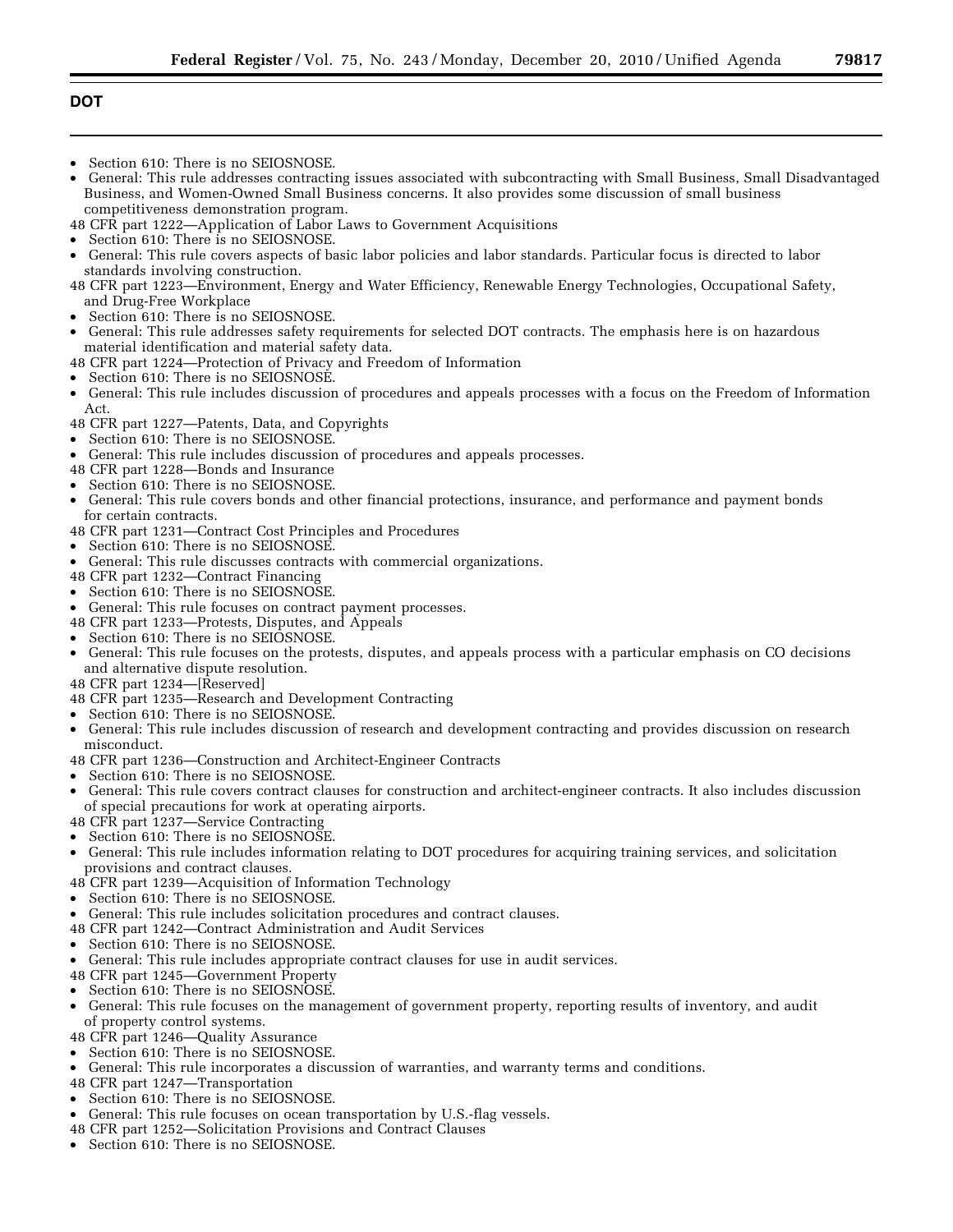- General: This rule includes, but is not limited to, evaluation of offers subject to an economic price adjustment, determination of award, performance evaluation plans, distribution of award fee, settlement of letter contracts, contract performance, subcontracts and liability and insurance.
- 48 CFR part 1253—Forms • Section 610: There is no SEIOSNOSE.
- General: This rule includes prescriptions and illustrations of forms.

## **Year 3 (fall 2010) List of rules to be analyzed during the next year**

14 CFR part 213—Terms, Conditions, and Limitations of Foreign Air Carrier Permits

- 14 CFR part 214—Terms, Conditions, and Limitations of Foreign Air Carrier Permits Authorizing Charter Transportation Only
- 14 CFR part 215—Use and Change of Names of Air Carriers, Foreign Air Carriers and Commuter Air Carriers
- 14 CFR part 216—Comingling of Blind Sector Traffic by Foreign Air Carriers
- 14 CFR part 217—Reporting Traffic Statistics by Foreign Air Carriers in Civilian Scheduled, Charter, and Nonscheduled Services
- 14 CFR part 218—Lease by Foreign Air Carrier or Other Foreign Person of Aircraft With Crew
- 14 CFR part 221—Tariffs
- 14 CFR part 222—Intermodal Cargo Services by Foreign Air Carriers
- 14 CFR part 223—Free and Reduced-Rate Transportation

14 CFR part 232—Transportation of Mail, Review of Orders of Postmaster General

## FEDERAL AVIATION ADMINISTRATION SECTION 610 REVIEW PLAN

| Year | Regulations to be Reviewed | Analysis Year | Review Year |
|------|----------------------------|---------------|-------------|
|      |                            | 2008          | 2009        |
|      |                            | 2009          | 2010        |
| з    |                            | 2010          | 2011        |
|      |                            | 2011          | 2012        |
| 5    |                            | 2012          | 2013        |
| 6    |                            | 2013          | 2014        |
|      |                            | 2014          | 2015        |
| 8    |                            | 2015          | 2016        |
|      |                            | 2016          | 2017        |
| 10   |                            | 2017          | 2018        |

The FAA has elected to use the two-step, two-year process used by most DOT modes in past plans. As such, the FAA has divided its rules into 10 groups as displayed in the table below. During the first year (the ''analysis year''), all rules published during the previous 10 years within a 10% block of the regulations will be analyzed to identify those with a SEIONOSE. During the second year (the ''review year''), each rule identified in the analysis year as having a SEIONOSE will be reviewed in accordance with Section 610 (b) to determine if it should be continued without change or changed to minimize impact on small entities. Results of those reviews will be published in the DOT Semiannual Regulatory Agenda.

#### **Year 3 (fall 2010) List of rules analyzed and summary of results**

14 CFR part 141—Pilot Schools

- Section 610: The agency conducted a Section 610 review of this part and found no SEISNOSE.
- General: No changes are needed. These regulations are cost effective and impose the least burden. FAA's plain language review of these rules indicates no need for substantial revision.
- 14 CFR part 142—Training Centers
- Section 610: The agency conducted a Section 610 review of this part and found no SEISNOSE.
- General: No changes are needed. These regulations are cost effective and impose the least burden. FAA's plain language review of these rules indicates no need for substantial revision.
- 14 CFR part 145—Repair Stations
- Section 610: The agency conducted a Section 610 review of this part and found no SEISNOSE.
- General: No changes are needed. These regulations are cost effective and impose the least burden. FAA's plain language review of these rules indicates no need for substantial revision.
- 14 CFR part 147—Aviation Maintenance Technician Schools
- Section 610: The agency conducted a Section 610 review of this part and found no SEISNOSE.
- General: No changes are needed. These regulations are cost effective and impose the least burden. FAA's plain language review of these rules indicates no need for substantial revision.
- 14 CFR part 170—Establishment and Discontinuance Criteria for Air Traffic Control Services and Navigational Facilities
- Section 610: The agency conducted a Section 610 review of this part and found no SEISNOSE.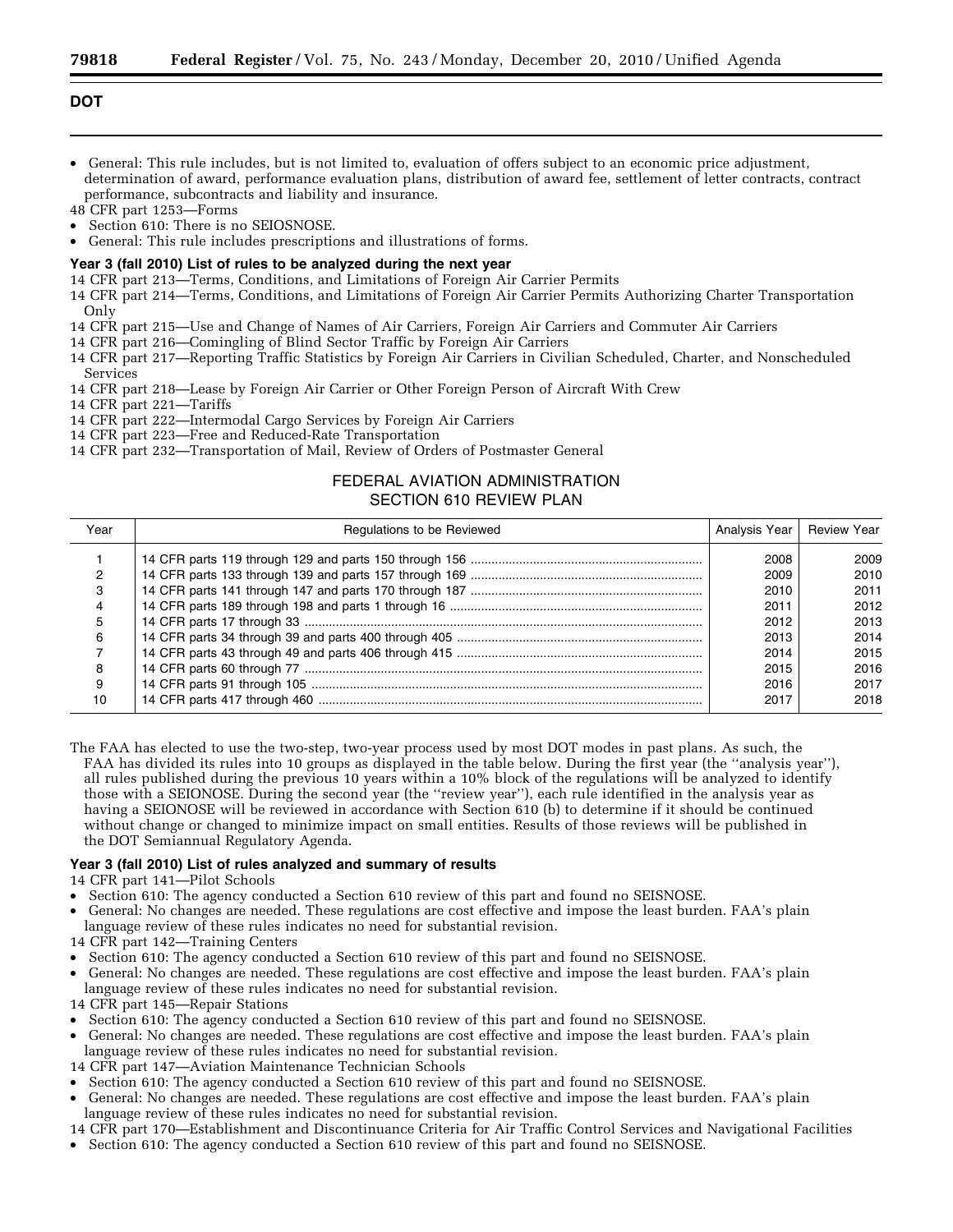- General: No changes are needed. These regulations are cost effective and impose the least burden. FAA's plain language review of these rules indicates no need for substantial revision.
- 14 CFR part 171—Non-Federal Navigation Facilities
- Section 610: The agency conducted a Section 610 review of this part and found no SEISNOSE.
- General: No changes are needed. These regulations are cost effective and impose the least burden. FAA's plain
- language review of these rules indicates no need for substantial revision.
- 14 CFR part 183—Representatives of the Administrator
- Section 610: The agency conducted a Section 610 review of this part and found no SEISNOSE.
- General: No changes are needed. These regulations are cost effective and impose the least burden. FAA's plain language review of these rules indicates no need for substantial revision.
- 14 CFR part 185—Testimony by Employees And Production of Records in Legal Proceedings, and Service of Legal Process and Pleadings
- Section 610: 14 CFR part 185 does not affect small entities. Therefore, amendments to it cannot have a SEISNOSE.
- General: No changes are needed. These regulations are cost effective and impose the least burden. FAA's plain language review of these rules indicates no need for substantial revision.
- 14 CFR part 187—Fees
- Section 610: The agency conducted a Section 610 review of this part and found no SEISNOSE.
- General: No changes are needed. These regulations are cost effective and impose the least burden. FAA's plain language review of these rules indicates no need for substantial revision.

## **Year 4 (fall 2011) List of rules to be analyzed during the next year**

- 14 CFR part 189—Use of Federal Aviation Administration Communications System 14 14 CFR part 198-Aviation Insurance
- 14 CFR part 1—Definitions and Abbreviations
- 14 CFR part 3—General Requirements
- 14 CFR part 11—General Rulemaking Procedures
- 14 CFR part 13—Investigative and Enforcement Procedures
- 14 CFR part 14—Rules Implementing the Equal Access to Justice Act of 1980
- 14 CFR part 15—Administrative Claims Under Federal Tort Claims Act
- 14 CFR part 16—Rules of Practice for Federally Assisted Airport Enforcement Proceedings

## FEDERAL HIGHWAY ADMINISTRATION SECTION 610 AND OTHER REVIEWS

| Year | <b>Regulations To Be Reviewed</b> | Analysis Year   Review Year |      |
|------|-----------------------------------|-----------------------------|------|
|      |                                   | 2008                        | 2009 |
|      |                                   | 2009                        | 2010 |
|      |                                   | 2010                        | 2011 |
|      |                                   | 2011                        | 2012 |
|      |                                   | 2012                        | 2013 |
|      |                                   | 2013                        | 2014 |
|      |                                   | 2014                        | 2015 |
|      |                                   | 2015                        | 2016 |
| 9    |                                   | 2016                        | 2017 |
| 10   |                                   | 2017                        | 2018 |

## **Federal-Aid Highway Program**

The FHWA has adopted regulations in title 23 of the CFR, chapter I, related to the Federal-Aid Highway Program. These regulations implement and carry out the provisions of Federal law relating to the administration of Federal aid for highways. The primary law authorizing Federal aid for highways is chapter I of title 23 of the U.S.C. Section 145 of title 23 expressly provides for a federally assisted State program. For this reason, the regulations adopted by the FHWA in title 23 of the CFR primarily relate to the requirements that States must meet to receive Federal funds for the construction and other work related to highways. Because the regulations in title 23 primarily relate to States, which are not defined as small entities under the Regulatory Flexibility Act, the FHWA believes that its regulations in title 23 do not have a significant economic impact on a substantial number of small entities. The FHWA solicits public comment on this preliminary conclusion.

## **Year 2 (fall 2009) List of rules analyzed and a summary of results**

23 CFR part 1—General

- Section 610: No SEIOSNOSE. No small entities are affected.
- General: No changes are needed. These regulations are cost effective and impose the least burden. FHWA's plain
- language review of these rules indicates no need for substantial revision.
- 23 CFR part 140—Reimbursement
- Section 610: No SEIOSNOSE. This section applies primarily to State transportation agencies that are not small entities.
- General: No changes are needed. These regulations are cost effective and impose the least burden. FHWA's plain language review of these rules indicates no need for substantial revision.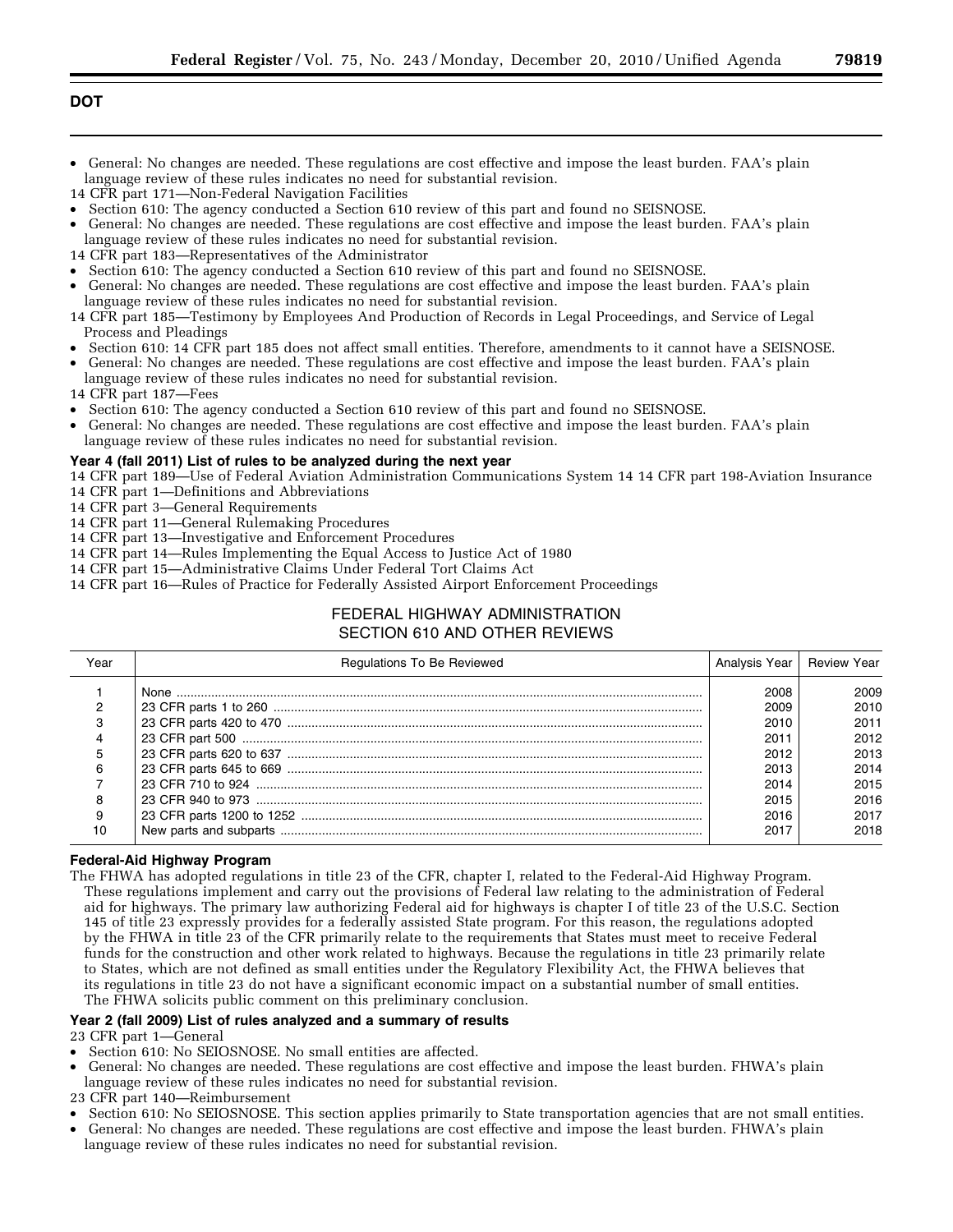- 23 CFR part 172—Administration of Engineering and Design-Related Service Contracts
- Section 610: No SEIOSNOSE. This section applies primarily to State transportation agencies that are not small entities.
- General: No changes are needed. These regulations are cost effective and impose the least burden. FHWA's plain language review of these rules indicates no need for substantial revision.
- 23 CFR part 180—Credit Assistance for Surface Transportation Projects
- Section 610: No SEIOSNOSE. This section applies primarily to State transportation agencies that are not small entities. • General: No changes are needed. These regulations are cost effective and impose the least burden. FHWA's plain

language review of these rules indicates no need for substantial revision.

- 23 CFR part 190—Incentive Payments for Controlling Outdoor Advertising on the Interstate System
- Section 610: No SEIOSNOSE. This section applies primarily to State transportation agencies that are not small entities.
- General: No changes are needed. These regulations are cost effective and impose the least burden. FHWA's plain
- language review of these rules indicates no need for substantial revision.
- 23 CFR part 192—Drug Offender's Driver's License Suspension
- Section 610: No SEIOSNOSE. This section applies primarily to State transportation agencies that are not small entities.
- General: No changes are needed. These regulations are cost effective and impose the least burden. FHWA's plain language review of these rules indicates no need for substantial revision.
- 23 CFR part 200—Title VI Program and Related Statutes-Implementation and Review procedures
- Section 610: No SEIOSNOSE. This section applies primarily to State transportation agencies that are not small entities. • General: No changes are needed. These regulations are cost effective and impose the least burden. FHWA's plain
- language review of these rules indicates no need for substantial revision.
- 23 CFR part 230—External Programs
- Section 610: No SEIOSNOSE. Some small entities may be affected, but the economic impact on small entities will not be significant.
- General: No changes are needed. These regulations are cost effective and impose the least burden. FHWA's plain language review of these rules indicates no need for substantial revision.
- 23 CFR part 260—Education and Training Programs
- Section 610: No SEIOSNOSE. No small entities are affected.
- General: No changes are needed. These regulations are cost effective and impose the least burden. FHWA's plain language review of these rules indicates no need for substantial revision.

## **Year 3 (fall 2010) List of rules that will be analyzed during the next year**

## 23 CFR part 420—Planning and Research Program Administration

- 23 CFR part 450—Planning Assistance and Standards
- 23 CFR part 460—Public Road Mileage for Apportionment of Highway Safety Funds
- 23 CFR part 470—Highway Systems

## FEDERAL MOTOR CARRIER SAFETY ADMINISTRATION SECTION 610 AND OTHER REVIEWS

| Year | Regulations To Be Reviewed | Analysis Year   Review Year |      |
|------|----------------------------|-----------------------------|------|
|      |                            | 2008                        | 2009 |
|      |                            | 2009                        | 2010 |
|      |                            | 2010                        | 2011 |
|      |                            | 2011                        | 2012 |
|      |                            | 2012                        | 2013 |
| 6    |                            | 2013                        | 2014 |
|      |                            | 2014                        | 2015 |
|      |                            | 2015                        | 2016 |
| 9    |                            | 2016                        | 2017 |
| 10   |                            | 2017                        | 2018 |

## **Year 2 (fall 2009) List of rules analyzed and a summary of results**

- 49 CFR part 386—Rules of Practice for Motor Carrier, Broker, Freight Forwarder, and Hazardous Materials Proceedings • Section 610: There is SEIOSNOSE, as a significant number of small entities are affected by fees and reporting requirements in the regulation. It was found that the cost of a formal hearing to appeal a decision may have a significant impact on small firms.
- General: The Agency will assess the need for changes once the review of these regulations is complete. FMCSA's plain language review of these regulations indicates no need for substantial revision.
- 49 CFR part 395—Hours of Service of Drivers
- This has been postponed, due to initiation of new rulemaking; Agency is set to publish in July 2011.

## **Year 2 (fall 2009) List of rules with ongoing analysis**

49 CFR part 389—Rulemaking Procedures — Federal Motor Carrier Safety Regulations

## **Year 3 (fall 2010) List of rules that will be analyzed during the next year**

49 CFR part 325—Compliance With Interstate Motor Carrier Noise Emission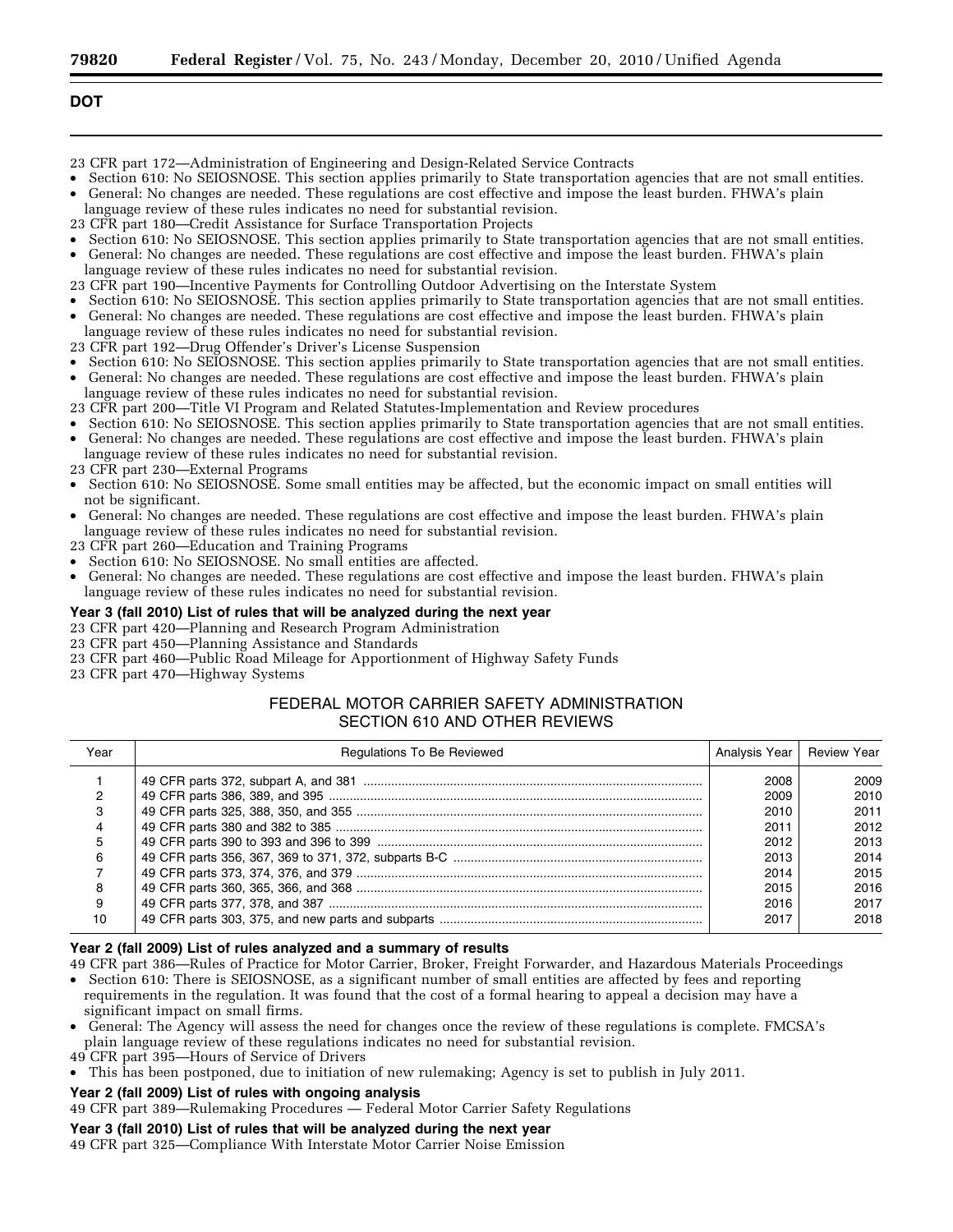- 49 CFR part 388—Cooperative Agreements With States
- 49 CFR part 350—Commercial Motor Carrier Safety Assistance Program
- 49 CFR part 355—Compatibility of State Laws and Regulations Affecting Interstate Motor Carrier Operations

## NATIONAL HIGHWAY TRAFFIC SAFETY ADMINISTRATION SECTION 610 AND OTHER REVIEWS

| Year | <b>Regulations To Be Reviewed</b> | Analysis Year   Review Year |      |
|------|-----------------------------------|-----------------------------|------|
|      |                                   | 2008                        | 2009 |
|      |                                   | 2009                        | 2010 |
| 3    |                                   | 2010                        | 2011 |
| 4    |                                   | 2011                        | 2012 |
| 5    |                                   | 2012                        | 2013 |
| 6    |                                   | 2013                        | 2014 |
|      |                                   | 2014                        | 2015 |
| 8    |                                   | 2015                        | 2016 |
| 9    |                                   | 2016                        | 2017 |
| 10   |                                   | 2017                        | 2018 |

## **Year 2 (fall 2009) List of rules analyzed and a summary of the results**

- 23 CFR part 1200—Uniform Procedures for State Highway Safety Programs
- Section 610: No SEIOSNOSE. No small entities are affected.
- General: No changes are needed. These regulations are cost effective and impose the least burden. NHTSA's plain language review of these rules indicates no need for substantial revision.
- 23 CFR part 1205—Highway Safety Programs; Determinations of Effectiveness
- Section 610: No SEIOSNOSE. No small entities are affected.
- General: No changes are needed. These regulations are cost effective and impose the least burden. NHTSA's plain language review of these rules indicates no need for substantial revision.
- 23 CFR part 1206—Rules of Procedure for Invoking Sanctions Under the Highway Safety Act of 1966
- Section 610: No SEIOSNOSE. No small entities are affected.
- General: No changes are needed. These regulations are cost effective and impose the least burden. NHTSA's plain language review of these rules indicates no need for substantial revision.
- 23 CFR part 1208—National Minimum Drinking Age
- Section 610: No SEIOSNOSE. No small entities are affected.
- General: No changes are needed. These regulations are cost effective and impose the least burden. NHTSA's plain language review of these rules indicates no need for substantial revision.
- 23 CFR part 1210—Operation of Motor Vehicles by Intoxicated Minors
- Section 610: No SEIOSNOSE. No small entities are affected.
- General: No changes are needed. These regulations are cost effective and impose the least burden. NHTSA's plain language review of these rules indicates no need for substantial revision.
- 23 CFR part 1215—Use of Safety Belts—Compliance and Transfer-of-Funds Procedures
- Section 610: No SEIOSNOSE. No small entities are affected.
- General: No changes are needed. These regulations are cost effective and impose the least burden. NHTSA's plain language review of these rules indicates no need for substantial revision.
- 23 CFR part 1225—Operation of Motor Vehicles by Intoxicated Persons
- Section 610: No SEIOSNOSE. No small entities are affected.
- General: No changes are needed. These regulations are cost effective and impose the least burden. NHTSA's plain language review of these rules indicates no need for substantial revision.
- 23 CFR part 1235—Uniform System for Parking for Persons with Disabilities
- Section 610: No SEIOSNOSE. No small entities are affected.
- General: No changes are needed. These regulations are cost effective and impose the least burden. NHTSA's plain language review of these rules indicates no need for substantial revision.

23 CFR part 1240—Safety Incentive Grants for Use of Seat Belts-Allocations Based on Seat Belt Use Rates

- Section 610: No SEIOSNOSE. No small entities are affected.
- General: No changes are needed. These regulations are cost effective and impose the least burden. NHTSA's plain language review of these rules indicates no need for substantial revision.
- 23 CFR part 1250—Political Subdivision Participation in State Highway Safety Programs
- Section 610: No SEIOSNOSE. No small entities are affected.
- General: No changes are needed. These regulations are cost effective and impose the least burden. NHTSA's plain language review of these rules indicates no need for substantial revision.
- 23 CFR part 1251—State Highway Safety Agency
- Section 610: No SEIOSNOSE. No small entities are affected.
- General: No changes are needed. These regulations are cost effective and impose the least burden. NHTSA's plain language review of these rules indicates no need for substantial revision.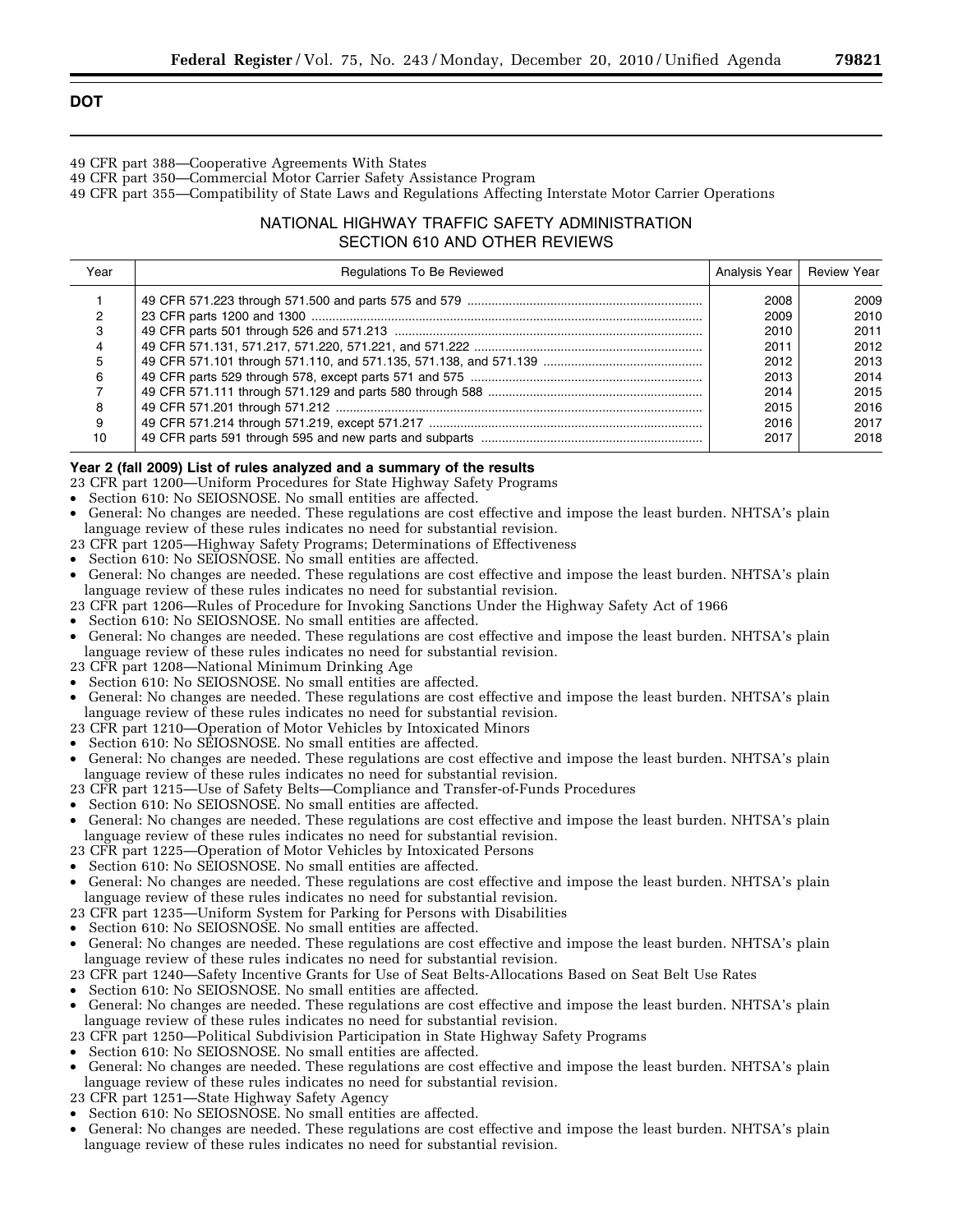- 23 CFR part 1252—State Matching of Planning and Administration Costs
- Section 610: No SEIOSNOSE. No small entities are affected.
- General: No changes are needed. These regulations are cost effective and impose the least burden. NHTSA's plain language review of these rules indicates no need for substantial revision.
- 23 CFR part 1270—Open Container Laws
- Section 610: No SEIOSNOSE. No small entities are affected.
- General: No changes are needed. These regulations are cost effective and impose the least burden. NHTSA's plain language review of these rules indicates no need for substantial revision.
- 23 CFR part 1275—Repeat Intoxicated Driver Laws
- Section 610: No SEIOSNOSE. No small entities are affected.
- General: No changes are needed. These regulations are cost effective and impose the least burden. NHTSA's plain language review of these rules indicates no need for substantial revision.
- 23 CFR part 1313—Incentive Grant Criteria for Alcohol-Impaired Driving Prevention Programs
- Section 610: No SEIOSNOSE. No small entities are affected.
- General: No changes are needed. These regulations are cost effective and impose the least burden. NHTSA's plain language review of these rules indicates no need for substantial revision.
- 23 CFR part 1327-Procedures for Participating in and Receiving Information From the National Driver Register Problem Driver Pointer System
- Section 610: No SEIOSNOSE. No small entities are affected.
- General: No changes are needed. These regulations are cost effective and impose the least burden. NHTSA's plain language review of these rules indicates no need for substantial revision.
- 23 CFR part 1335—State Highway Safety Data Improvements
- Section 610: No SEIOSNOSE. No small entities are affected.
- General: No changes are needed. These regulations are cost effective and impose the least burden. NHTSA's plain language review of these rules indicates no need for substantial revision.
- 23 CFR part 1340—Uniform Criteria for State Observational Surveys of Seat Belt Use
- Section 610: No SEIOSNOSE. No small entities are affected.
- General: No changes are needed. These regulations are cost effective and impose the least burden. NHTSA's plain language review of these rules indicates no need for substantial revision.
- 23 CFR part 1345—Incentive Grant Criteria for Occupant Protection Programs
- Section 610: No SEIOSNOSE. No small entities are affected.
- General: No changes are needed. These regulations are cost effective and impose the least burden. NHTSA's plain language review of these rules indicates no need for substantial revision.
- 23 CFR part 1350—Incentive Grant Criteria for Motorcycle Safety Program
- Section 610: No SEIOSNOSE. No small entities are affected.
- General: No changes are needed. These regulations are cost effective and impose the least burden. NHTSA's plain language review of these rules indicates no need for substantial revision.

#### **Year 3 (fall 2010) List of rules that will be analyzed during the next year**

49 CFR part 501—Organization and Delegation of Powers and Duties

- 49 CFR part 509—OMB Control Numbers for Information Collection Requirements
- 49 CFR part 510—Information Gathering Powers
- 49 CFR part 511—Adjudicative Procedures
- 49 CFR part 512—Confidential Business Information
- 49 CFR part 520—Procedures for Considering Environmental Impacts
- 49 CFR part 523—Vehicle Classification
- 49 CFR part 525—Exemptions from Average Fuel Economy Standards
- 49 CFR part 526—Petitions and Plans for Relief Under the Automobile Fuel Efficiency Act of 1980
- 49 CFR 571.213—Child Restraint Systems

## FEDERAL RAILROAD ADMINISTRATION SECTION 610 AND OTHER REVIEWS

| Year | Regulations To Be Reviewed | Analysis Year   Review Year |      |
|------|----------------------------|-----------------------------|------|
|      |                            | 2008                        | 2009 |
|      |                            | 2009                        | 2010 |
|      |                            | 2010                        | 2011 |
|      |                            | 2011                        | 2012 |
|      |                            | 2012                        | 2013 |
| 6    |                            | 2013                        | 2014 |
|      |                            | 2014                        | 2015 |
| 8    |                            | 2015                        | 2016 |
| 9    |                            | 2016                        | 2017 |
| 10   |                            | 2017                        | 2018 |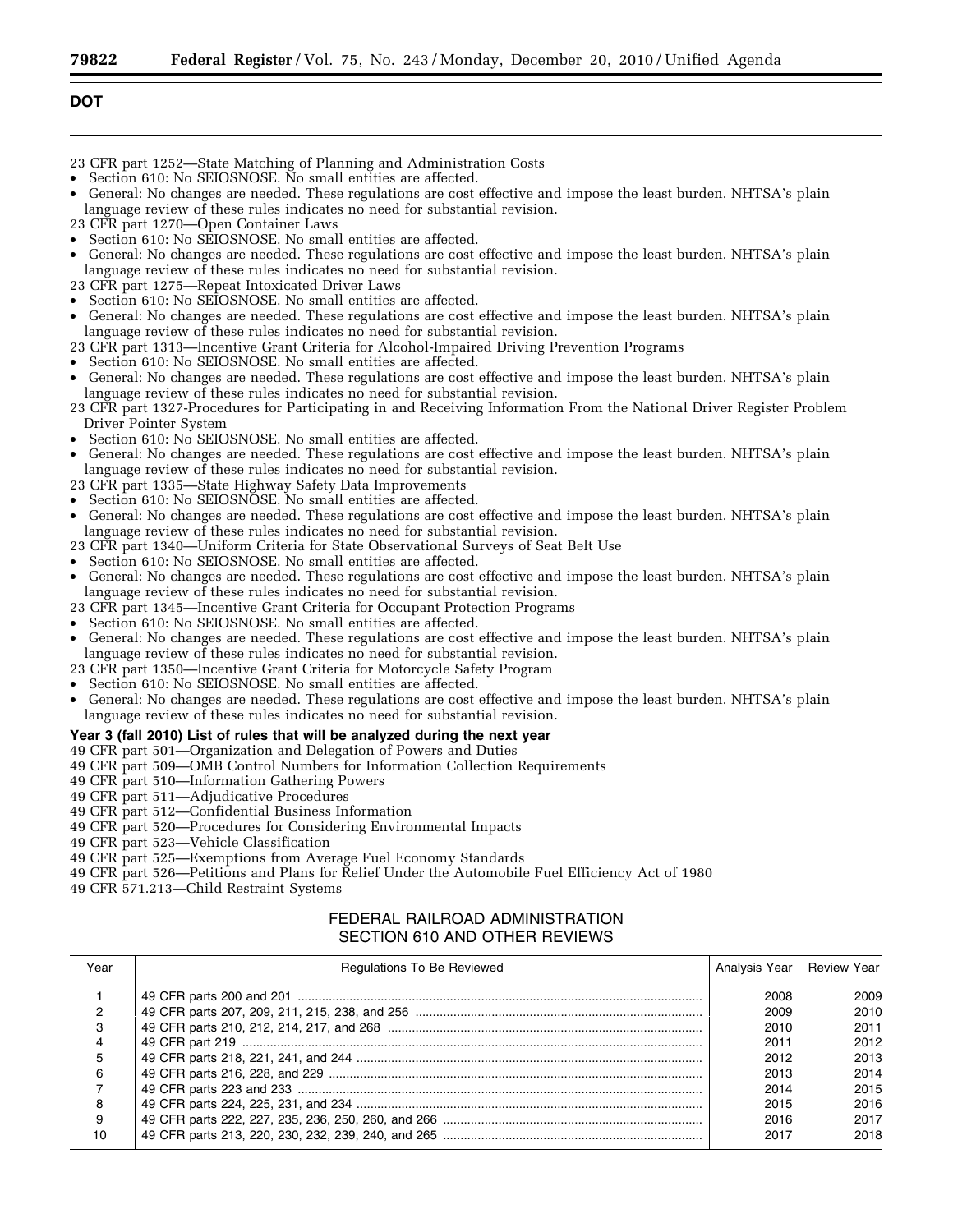## **Year 2 (fall 2009) List of rules analyzed and a summary of results**

49 FR part 207—Railroad Police Officers

- Section 610: There is no SEIOSNOSE.
- General: No changes are needed. These regulations are cost effective and impose the least burden. FRA's plain language review of this rule indicates no need for substantial revision.
- 49 CFR part 209—Railroad Safety Enforcement Procedures
- Section 610: There is no SEIOSNOSE.
- General: No changes are needed. These regulations are cost effective and impose the least burden. FRA's plain language review of this rule indicates no need for substantial revision.
- 49 CFR part 211—Rules of Practice
- Section 610: There is no SEIOSNOSE.
- General: No changes are needed. These regulations are cost effective and impose the least burden. FRA's plain language review of this rule indicates no need for substantial revision.
- 49 CFR part 215—Railroad Freight Car Safety Standards
- Section 610: There is a SEIOSNOSE.
- General: No changes are needed. This rule already limits economic impact on small entities through Appendix D of the rule. FRA's plain language review of this rule indicates no need for substantial revision.
- 49 CFR part 238—Passenger Equipment Safety Standards
- Section 610: There is no SEIOSNOSE.
- General: No changes are needed. These regulations are cost effective and impose the least burden. FRA's plain language review of this rule indicates no need for substantial revision.
- 49 CFR part 256—Financial Assistance for Railroad Passenger Terminals
- Section 610: There is no SEIOSNOSE.
- General: No changes are needed. These regulations are cost effective and impose the least burden. FRA's plain language review of the rule indicates no need for substantial revision.

## **Year 3 (fall 2010) List of rule(s) that will be analyzed during next year**

- 49 CFR part 210—Railroad Noise Emission Compliance Regulations
- 49 CFR part 212—State Safety Participation Regulations
- 49 CFR part 214—Railroad Workplace Safety
- 49 CFR part 217—Railroad Operating Rules
- 49 CFR part 268—Magnetic Levitation Transportation Technology Deployment Program

## FEDERAL TRANSIT ADMINISTRATION SECTION 610 AND OTHER REVIEWS

| Year | Regulations To Be Reviewed | Analysis Year | <b>Review Year</b> |
|------|----------------------------|---------------|--------------------|
|      |                            | 2008          | 2009               |
|      |                            | 2009          | 2010               |
|      |                            | 2010          | 2011               |
|      |                            | 2011          | 2012               |
|      |                            | 2012          | 2013               |
| h    |                            | 2013          | 2014               |
|      |                            | 2014          | 2015               |
|      |                            | 2015          | 2016               |
|      |                            | 2016          | 2017               |
| 10   |                            | 2017          | 2018               |

## **Year 2 (fall 2009) List of rules analyzed and summary of results**

49 CFR part 665—Bus Testing

- Section 610: The Agency has determined that the rule will not have a significant effect on a substantial number of small entities.
- General: This rulemaking amends FTA's bus testing program to incorporate brake performance and emission tests. The rule also clarifies existing regulatory requirements and was drafted using plain language techniques.

## **Year 3 (fall 2010) List of rules that will be analyzed during the next year**

49 CFR part 605—School Bus Operations

49 CFR part 633—Capital Project Management

## MARITIME ADMINISTRATION SECTION 610 AND OTHER REVIEWS

| Year | Regulations To Be Reviewed | Analysis Year   Review Year |      |
|------|----------------------------|-----------------------------|------|
|      |                            | 2008                        | 2009 |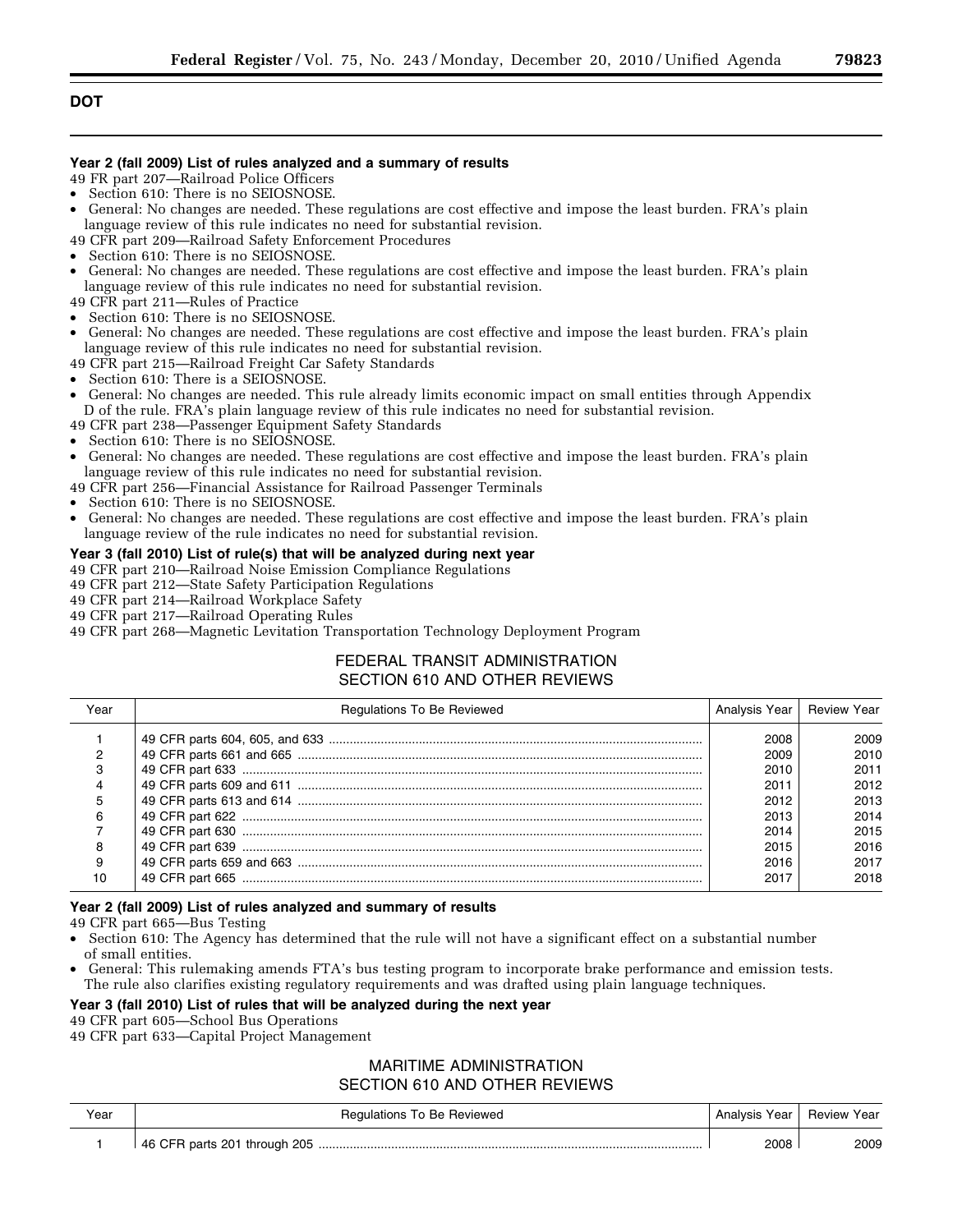## MARITIME ADMINISTRATION (Continued) SECTION 610 AND OTHER REVIEWS

| Year | <b>Regulations To Be Reviewed</b> | Analysis Year   Review Year |      |
|------|-----------------------------------|-----------------------------|------|
|      |                                   | 2009                        | 2010 |
| з    |                                   | 2010                        | 2011 |
|      |                                   | 2011                        | 2012 |
|      |                                   | 2012                        | 2013 |
| 6    |                                   | 2013                        | 2014 |
|      |                                   | 2014                        | 2015 |
| 8    |                                   | 2015                        | 2016 |
| 9    |                                   | 2016                        | 2017 |
| 10   |                                   | 2017                        | 2018 |

### **Year 2 (fall 2009) List of rules analyzed and a summary of the results**

46 CFR part 221—Regulated Transactions Involving Documented Vessels and Other Maritime Interests

- Section 610: No SEIOSNOSE. Some small entities may be affected, but the economic impact on small entities will not be significant.
- General: No changes are needed. Where confusing or wordy language has been identified, revisions will be made.
- 46 CFR part 232—Uniform Financial Reporting Requirements
- Section 610: No SEIOSNOSE. Some small entities may be affected, but the economic impact on small entities will not be significant.
- General: No changes are needed. Where confusing or wordy language has been identified, revisions will be made.

## **Year 3 (fall 2010) List of rules that will be analyzed during the next year**

46 CFR part 249—Approval of Underwriters for Marine Hull Insurance

- 46 CFR part 251—Application for Subsidies and Other Direct Financial Aid
- 46 CFR part 252—Operating-Differential Subsidy for Bulk Cargo Vessels Engaged in Worldwide Services
- 46 CFR part 272—Requirements and Procedures for Conducting Condition Surveys and Administering Maintenance and Repair Subsidy
- 46 CFR part 276—Construction-Differential Subsidy Repayment
- 46 CFR part 277—Domestic and Foreign Trade; Interpretations
- 46 CFR part 280—Limitations on the Award and Payment of Operating-Differential Subsidy for Liner Operators
- 46 CFR part 281—Information and Procedure Required under Liner Operating-Differential Subsidy Agreements
- 46 CFR part 282—Operating-Differential Subsidy for Liner Vessels Engaged in Essential Services in the Foreign Commerce of the United States
- 46 CFR part 283—Dividend Policy for Operators Receiving Operating-Differential Subsidy
- 46 CFR part 287—Establishment of Construction Reserve Funds
- 46 CFR part 289—Insurance of Construction-Differential Subsidy Vessels, Operating-Differential Subsidy Vessels, and of Vessels Sold or Adjusted Under the Merchant Ship Sales Act of 1946
- 46 CFR part 295—Maritime Security Program (MSP)
- 46 CFR part 296—Maritime Security Program (MSP)

## PIPELINE AND HAZARDOUS MATERIALS SAFETY ADMINISTRATION (PHMSA) SECTION 610 AND OTHER REVIEWS

| Year | <b>Regulations To Be Reviewed</b> | Analysis Year   Review Year |      |
|------|-----------------------------------|-----------------------------|------|
|      |                                   | 2008                        | 2009 |
|      |                                   | 2009                        | 2010 |
|      |                                   | 2010                        | 2011 |
|      |                                   | 2011                        | 2012 |
| 5    |                                   | 2012                        | 2013 |
| 6    |                                   | 2013                        | 2014 |
|      |                                   | 2014                        | 2015 |
| 8    |                                   | 2015                        | 2016 |
|      |                                   | 2016                        | 2017 |
| 10   |                                   | 2017                        | 2018 |

## **Year 2 (fall 2009) List of rules analyzed and a summary of results**

49 CFR part 178—Specifications for Packagings

• Section 610: There is no SEIOSNOSE. A substantial number of small entities, particularly those that use performance oriented packagings, may be affected by this rule, but the economic impact on those entities is not significant.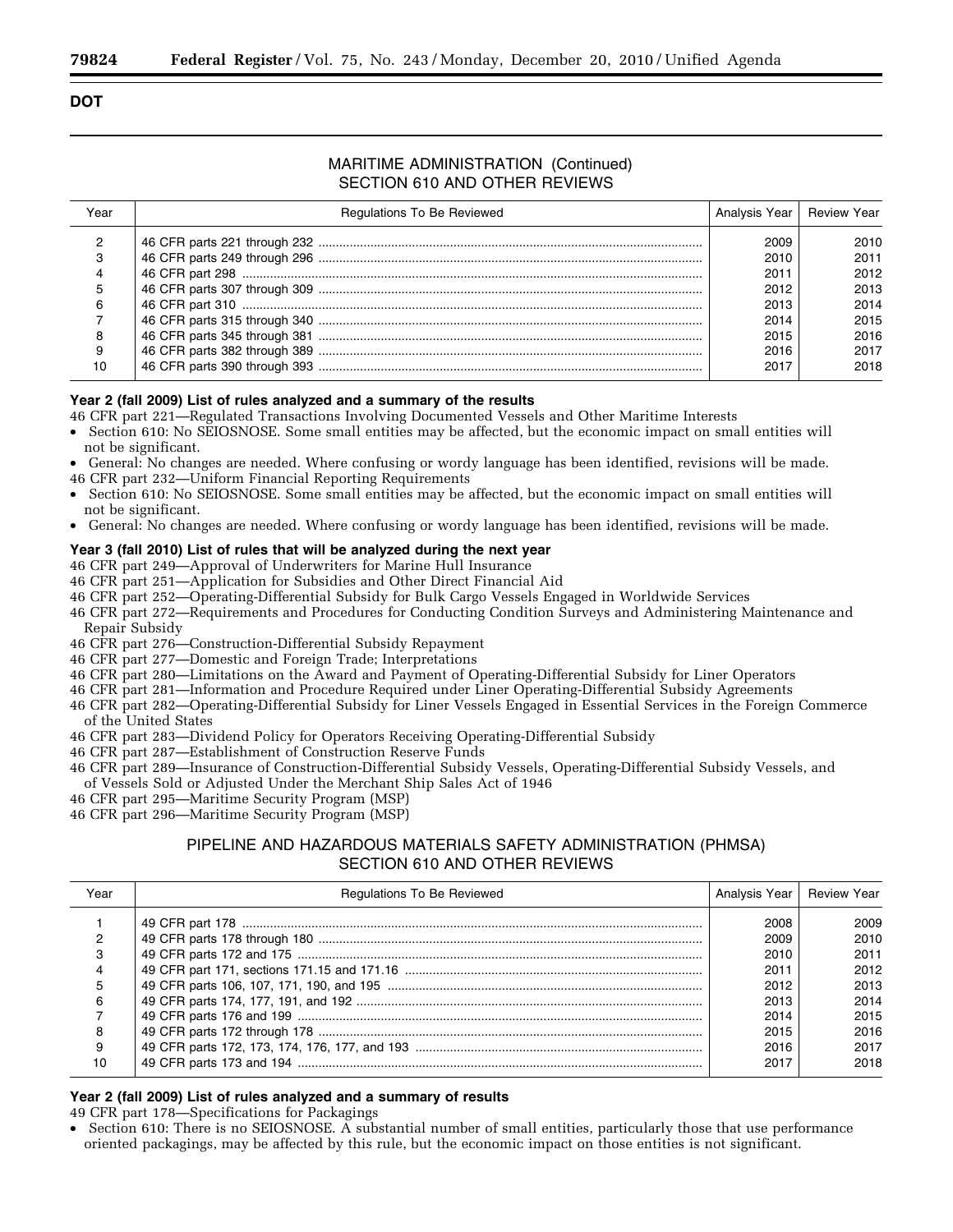• General: This rule prescribes minimum Federal safety standards for the construction of DOT specification packagings, these requirements are necessary to protect transportation workers and the public and to ensure the survivability of DOT specification packagings during transportation incidents. PHMSA's plain language review of this rule indicates no need for substantial revision.

49 CFR part 179—Specifications for Tank Cars

- Section 610: There is no SEIOSNOSE. This rule prescribes specification requirements as minimum safety standards for rail tank cars used to transport hazardous materials in commerce. Some small entities may be affected, but the economic impact on small entities is not significant.
- General: Specification requirements for tank cars are considered minimum Federal safety standards that are necessary to protect transportation workers and the public and to ensure the survivability of DOT specification packagings during transportation incidents. PHMSA's plain language review of this rule indicates no need for substantial revision.

49 CFR part 180—Continuing Qualification and Maintenance of Packagings

- Section 610: There is no SEIOSNOSE. This rule impacts a substantial number of small entities, but when the survivability, durability, and service life of DOT specification packagings covered under this rule are fully considered, the economic impact on those entities is not significant.
- General: This rule prescribes requirements for maintaining and verifying the integrity of DOT specification packagings used for the transportation of hazardous materials in commerce. This rule ensures that DOT specification packagings continue to conform to the specifications to which they were originally manufactured and designed. PHMSA's plain language review of this rule indicates no need for substantial revision.

## **Year 3 (fall 2010) List of rules that will be analyzed during the next year**

49 CFR part 172—Hazardous Materials Table, Special Provisions, Hazardous Materials Communications, Emergency Response Information, Training Requirements, and Security Plans

49 CFR part 175—Carriage By Aircraft

## RESEARCH AND INNOVATIVE TECHNOLOGY ADMINISTRATION (RITA) SECTION 610 AND OTHER REVIEWS

| Year | <b>Regulations To Be Reviewed</b> | Analysis Year | <b>Review Year</b> |
|------|-----------------------------------|---------------|--------------------|
|      |                                   | 2008          | 2009               |
|      |                                   | 2009          | 2010               |
|      |                                   | 2010          | 2011               |
|      |                                   | 2011          | 2012               |
| 5    |                                   | 2012          | 2013               |
| 6    |                                   | 2013          | 2014               |
|      |                                   | 2014          | 2015               |
| я    |                                   | 2015          | 2016               |
| 9    |                                   | 2016          | 2017               |
| 10   |                                   | 2017          | 2018               |

## **Year 1 (fall 2008) List of rules with ongoing analysis**

14 CFR part 241—Uniform System of Accounts and Reports for Large Certificated Air Carriers, Form 41

## **Year 2 (fall 2009) List of rules analyzed and a summary of the results**

14 CFR part 241—Schedule T-100

- Section 610: There is no SEIONOSE. Part 241 Schedule T-100 applies to only large certificated air carriers.
- General: Part 241 Schedule T-100 is a monthly report of on-flight market and nonstop segment traffic data for flights operated by large certificated air carriers. This regulation is being reviewed as part of an overall aviation data requirements review and modernization program, which will also take into account the plain language initiative.
- 14 CFR part 217—Reporting Traffic Statistics by Foreign Air Carriers in Civilian Scheduled, Charter, and Nonscheduled Services - Schedule T-100(f)
- Section 610: There is no SEIONOSE. This regulation applies to foreign air carriers that operate to or from the United States. Currently 93 percent of the reporting carriers are large foreign air carriers.
- General: This regulation requires the submission of traffic data for operations to or from the United States. This regulation is being reviewed as part of an overall aviation data requirements review and modernization program, which will also take into account the plain language initiative

## **Year 3 (fall 2010) List of rules that will be analyzed during the next year**

14 CFR part 298 Subpart F—Exemptions for Air Taxi and Commuter Air Carrier Operations-Reporting Requirements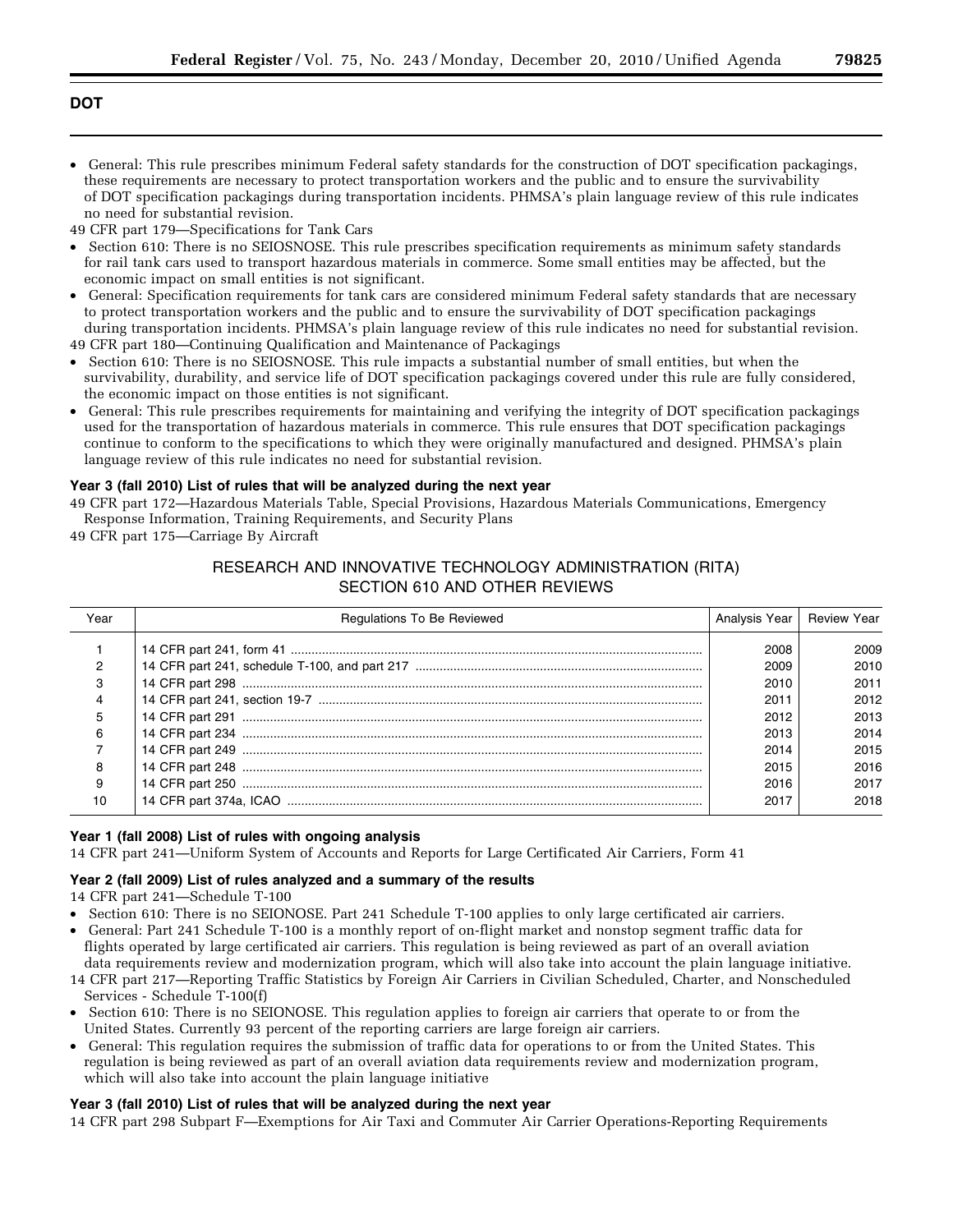## SAINT LAWRENCE SEAWAY DEVELOPMENT CORPORATION SECTION 610 AND OTHER REVIEWS

| Year | Regulations To Be Reviewed | Analysis Year   Review Year |      |
|------|----------------------------|-----------------------------|------|
|      |                            | 2008                        | 2009 |

### **Year 1 (fall 2008) List of rules with ongoing analysis**

33 CFR part 401—Seaway Regulations and Rules

33 CFR part 402—Tariff of Tolls

33 CFR part 403—Rules of Procedure of the Joint Tolls Review Board

## Office of the Secretary—Proposed Rule Stage

| Sequence<br>Number | Title | Regulation<br>Identifier<br>Number |
|--------------------|-------|------------------------------------|
| 408                |       | 2105-AD87                          |

+ DOT-designated significant regulation

## Office of the Secretary—Final Rule Stage

| Sequence<br>Number | Title | Regulation<br>Identifier<br>Number |
|--------------------|-------|------------------------------------|
| 409                |       | 2105-AD75                          |
| 410                |       | 2105-AD92                          |

+ DOT-designated significant regulation

References in boldface appear in The Regulatory Plan in part II of this issue of the **Federal Register**.

## Office of the Secretary—Completed Actions

| Sequence<br>Number | Title | Regulation<br>Identifier<br>Number |
|--------------------|-------|------------------------------------|
| 411                |       | 2105-AD95                          |
| 412                |       | 2105-AE02                          |

## Federal Aviation Administration—Proposed Rule Stage

| Sequence<br>Number | Title                                                                                                     | Regulation<br>Identifier<br>Number |
|--------------------|-----------------------------------------------------------------------------------------------------------|------------------------------------|
| 413                | +Qualification, Service, and Use of Crewmembers and Aircraft Dispatchers (Reg Plan Seq No. 114)           | 2120-AJ00                          |
| 414                | +Air Ambulance and Commercial Helicopter Operations; Safety Initiatives and Miscellaneous Amendments (Req | 2120-AJ53                          |
| 415                |                                                                                                           | 2120-AJ60                          |
| 416                |                                                                                                           | 2120-AJ61                          |

+ DOT-designated significant regulation

References in boldface appear in The Regulatory Plan in part II of this issue of the **Federal Register**.

## Federal Aviation Administration—Final Rule Stage

| Sequence<br>Number | Title | Regulation<br>Identifier<br>Number |
|--------------------|-------|------------------------------------|
| 417                |       | 2120-AJ43                          |
| 418                |       | 2120-AJ58                          |

+ DOT-designated significant regulation

References in boldface appear in The Regulatory Plan in part II of this issue of the **Federal Register**.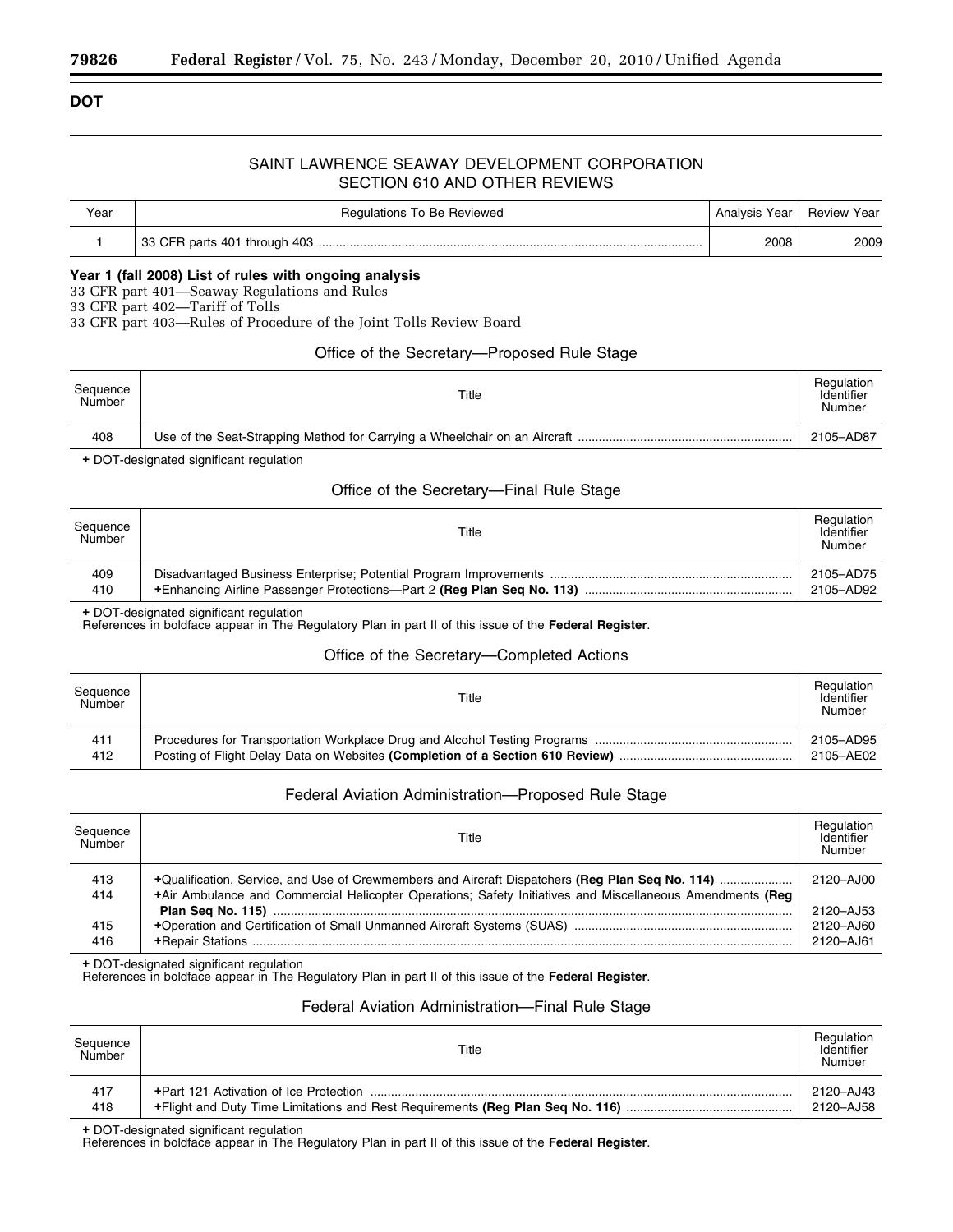## Federal Aviation Administration—Long-Term Actions

| Sequence<br>Number | Title | Regulation<br>Identifier<br>Number |
|--------------------|-------|------------------------------------|
| 419                | .     | 2120-AJ74                          |

+ DOT-designated significant regulation

## Federal Aviation Administration—Completed Actions

| Sequence<br>Number | Title                                                                                                            | Regulation<br>Identifier<br>Number |
|--------------------|------------------------------------------------------------------------------------------------------------------|------------------------------------|
| 420                |                                                                                                                  | 2120-AI84                          |
| 421                | +Automatic Dependent Surveillance-Broadcast (ADS-B) Equipage Mandate To Support Air Traffic Control Serv-<br>ICe | 2120-AI92                          |

+ DOT-designated significant regulation

## Federal Motor Carrier Safety Administration—Proposed Rule Stage

| Sequence<br>Number | Title                                                                                                      | Regulation<br>Identifier<br>Number |
|--------------------|------------------------------------------------------------------------------------------------------------|------------------------------------|
| 422                |                                                                                                            | 2126-AA22                          |
| 423                |                                                                                                            | 2126-AB26                          |
| 424                | +Drivers of Commercial Vehicles: Restricting the Use of Cellular Phones (Section 610 Review) (Reg Plan Seg |                                    |
|                    |                                                                                                            | 2126-AB29                          |

+ DOT-designated significant regulation

References in boldface appear in The Regulatory Plan in part II of this issue of the **Federal Register**.

## Federal Motor Carrier Safety Administration—Final Rule Stage

| Sequence<br>Number | Title | Regulation<br>Identifier<br>Number |
|--------------------|-------|------------------------------------|
| 425                |       | 2126-AA84                          |
| 426                |       | 2126-AA97                          |
| 427                |       | 2126-AB02                          |

+ DOT-designated significant regulation

References in boldface appear in The Regulatory Plan in part II of this issue of the **Federal Register**.

## Federal Motor Carrier Safety Administration—Long-Term Actions

| Sequence<br>Number | Title                                                                                                                     | Regulation<br>Identifier<br>Number |
|--------------------|---------------------------------------------------------------------------------------------------------------------------|------------------------------------|
| 428                | +Safety Monitoring System and Compliance Initiative for Mexico-Domiciled Motor Carriers Operating in the United<br>States | 2126-AA35                          |

+ DOT-designated significant regulation

## Federal Motor Carrier Safety Administration—Completed Actions

| Sequence<br>Number | Title | Regulation<br>Identifier<br>Number |
|--------------------|-------|------------------------------------|
| 429                |       | 2126-AB21                          |
|                    |       |                                    |

+ DOT-designated significant regulation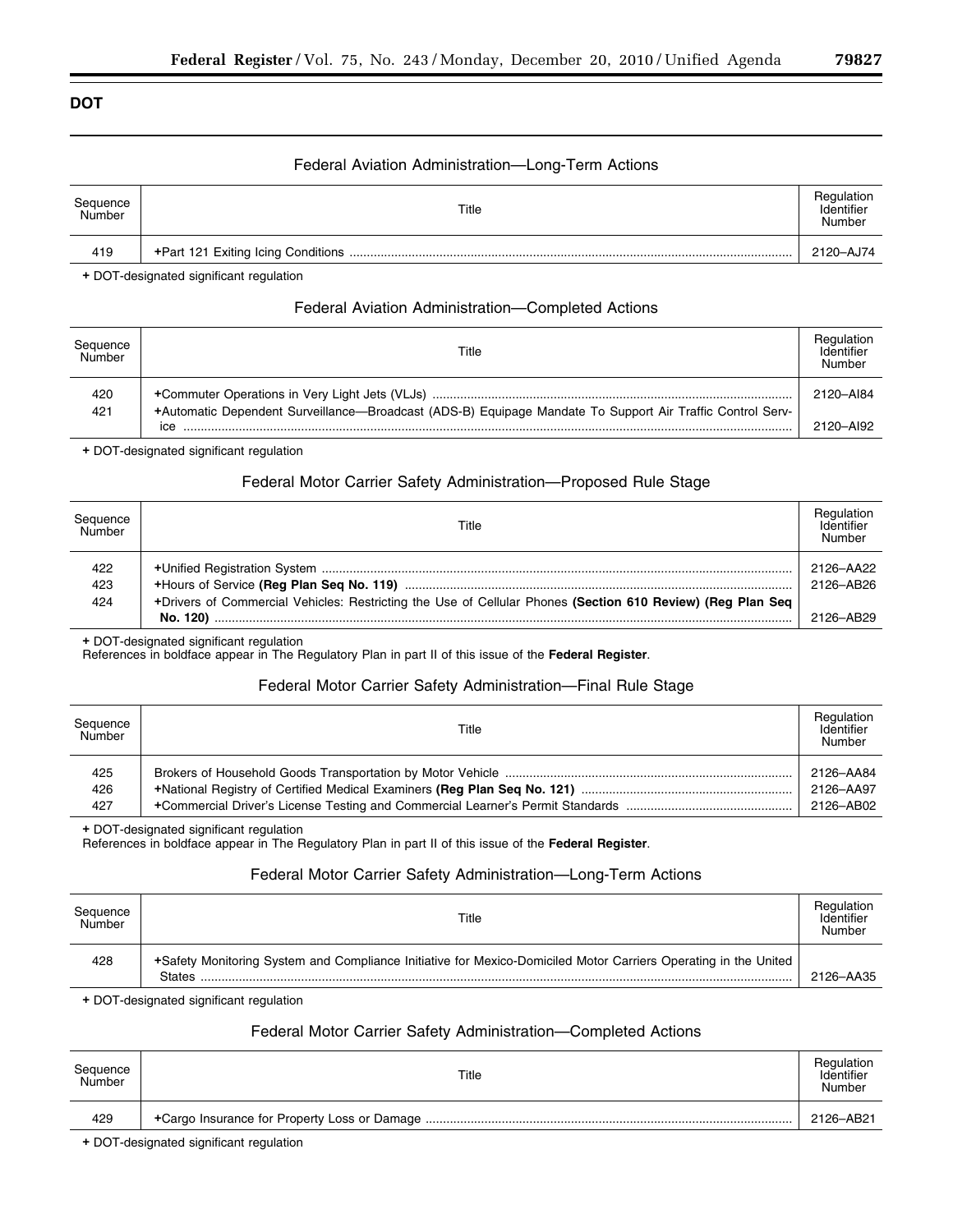## National Highway Traffic Safety Administration—Final Rule Stage

| Sequence<br>Number | Title                                       | Regulation<br>Identifier<br>Number |
|--------------------|---------------------------------------------|------------------------------------|
| 430                | +Ejection Mitigation (Reg Plan Seq No. 125) |                                    |

+ DOT-designated significant regulation

References in boldface appear in The Regulatory Plan in part II of this issue of the **Federal Register**.

## National Highway Traffic Safety Administration—Completed Actions

| Sequence<br>Number | Title | Regulation<br>Identifier<br>Number |
|--------------------|-------|------------------------------------|
| 431                |       |                                    |

+ DOT-designated significant regulation

## Federal Railroad Administration—Proposed Rule Stage

| Sequence<br>Number | Title                                                                                                                   | Regulation<br>Identifier<br>Number |
|--------------------|-------------------------------------------------------------------------------------------------------------------------|------------------------------------|
| 432                | +Hours of Service: Passenger Train Employees (Rulemaking Resulting From a Section 610 Review) (Reg<br>Plan Seg No. 126) | 2130-AC15                          |

+ DOT-designated significant regulation

References in boldface appear in The Regulatory Plan in part II of this issue of the **Federal Register**.

## Federal Railroad Administration—Completed Actions

| Sequence<br>Number | Title                   | Regulation<br>Identifier<br>Number |
|--------------------|-------------------------|------------------------------------|
| 433                | +Positive Train Control | 2130-AC03                          |

+ DOT-designated significant regulation

## Federal Transit Administration—Proposed Rule Stage

| Sequence<br>Number | Title | Regulation<br>Identifier<br>Number |
|--------------------|-------|------------------------------------|
| 434                |       | 2132-AA92                          |

+ DOT-designated significant regulation

## Pipeline and Hazardous Materials Safety Administration—Final Rule Stage

| Sequence<br>Number | Title | Regulation<br>Identifier<br>Number |
|--------------------|-------|------------------------------------|
| 435                |       | 2137-AE44                          |

+ DOT-designated significant regulation

## Maritime Administration—Proposed Rule Stage

| Sequence<br>Number | Title  | Regulation<br>Identifier<br>Number |
|--------------------|--------|------------------------------------|
| 436                |        | 2133-AB75                          |
|                    | ______ |                                    |

+ DOT-designated significant regulation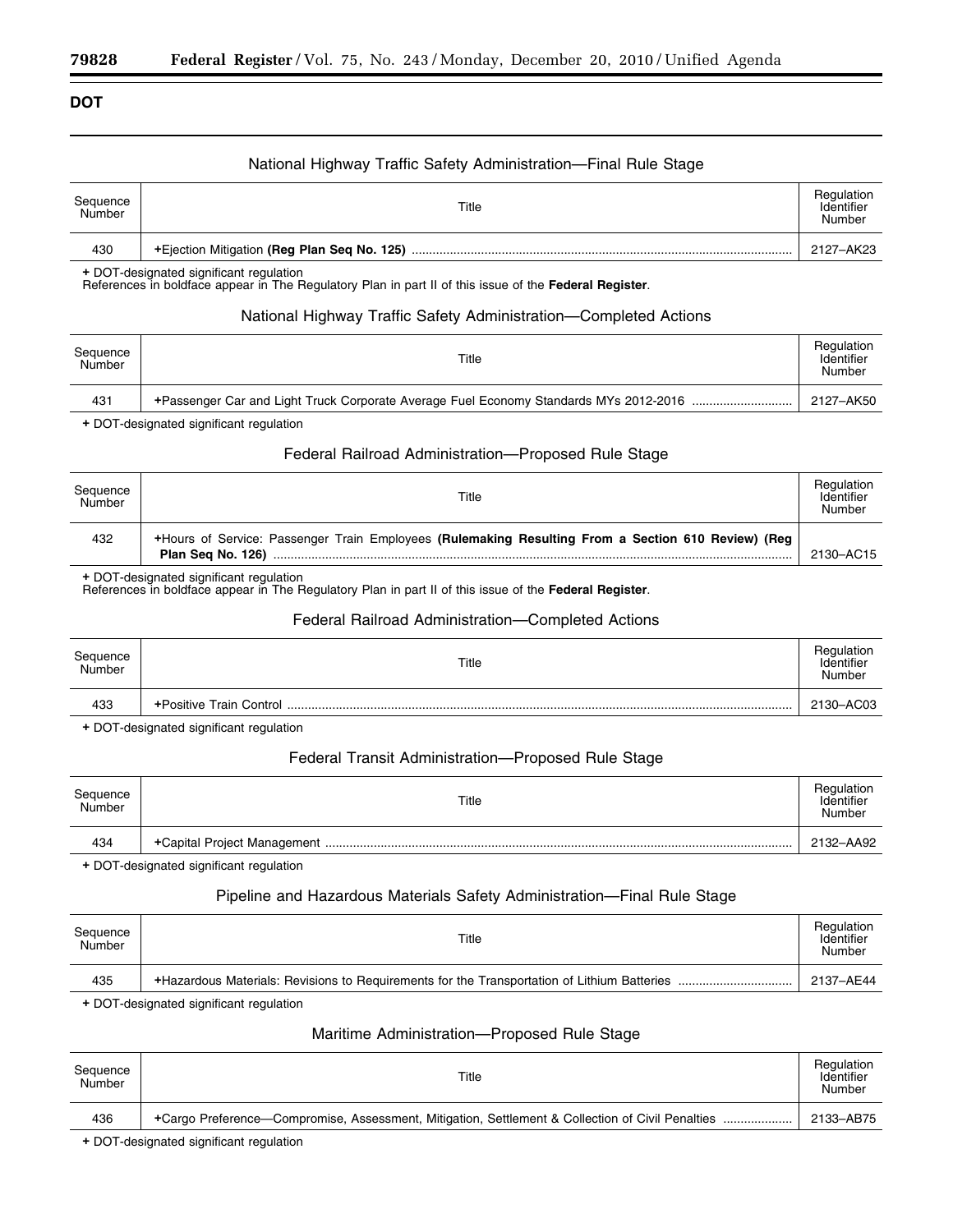## **Department of Transportation (DOT)** And the stage of the stage of the Stage of the Stage of the Stage of the Stage of the Stage of the Stage of the Stage of the Stage of the Stage of the Stage of the Stage of the Stage of **Office of the Secretary (OST)**

## **408. USE OF THE SEAT–STRAPPING METHOD FOR CARRYING A WHEELCHAIR ON AN AIRCRAFT**

**Legal Authority:** 49 USC 41705

**Abstract:** This rulemaking would address whether carriers should be allowed to utilize the seat-strapping method to stow a passenger's wheelchair in the aircraft cabin.

**Office of the Secretary (OST)** 

## **Timetable:**

**Action Date FR Cite**  NPRM 03/00/11

### **Regulatory Flexibility Analysis Required:** Yes

**Agency Contact:** Blane A. Workie, Attorney, Department of Transportation, Office of the Secretary,

1200 New Jersey Avenue SE, Washington, DC 20590 Phone: 202 366–9342 TDD Phone: 202 755–7687 Fax: 202 366–7152 Email: [blane.workie@ost.dot.gov](mailto:blane.workie@ost.dot.gov) 

**RIN:** 2105–AD87

## **Department of Transportation (DOT)** And the stage of the stage and the stage of the stage of the stage of the stage of the stage of the stage of the stage of the stage of the stage of the stage of the stage of the stage o

## **409. DISADVANTAGED BUSINESS ENTERPRISE; POTENTIAL PROGRAM IMPROVEMENTS**

**Legal Authority:** 49 USC 329; 49 USC ch 401, 411, and 417; 49 USC 47107; 49 USC 47113; 49 USC 47123; PL 105— 59, sec 101(b)

**Abstract:** This rulemaking would seek comments on alternatives concerning how to count participation by Disadvantaged Business Enterprise (DBE) firms in situations where the firms obtain items used in the performance of a contract from outside sources, including prime contractors. It would also seek comments on means of encouraging ''unbundling'' of contracts to facilitate participation by

DBEs and other small businesses, on improving program forms and program oversight, and on ways of facilitating interstate certification.

## **Timetable:**

| <b>Action</b>                          | <b>Date</b> | FR Cite              |  |
|----------------------------------------|-------------|----------------------|--|
| <b>ANPRM</b>                           |             | 04/08/09 74 FR 15904 |  |
| <b>ANPRM Comment</b><br>Period Fnd     | 07/07/09    |                      |  |
| <b>NPRM</b>                            |             | 05/10/10 75 FR 25815 |  |
| <b>NPRM Comment</b><br>Period End      | 07/09/10    |                      |  |
| <b>Final Rule</b>                      | 12/00/10    |                      |  |
| <b>Regulatory Flexibility Analysis</b> |             |                      |  |

**Required:** Yes

**Agency Contact:** Robert C Ashby, Deputy Assistant General Counsel for

Regulation and Enforcement, Department of Transportation, Office of the Secretary, 1200 New Jersey Avenue SE, Washington, DC 20590 Phone: 202 366–4723 TDD Phone: 202 755–7687 Emai[l: bob.ashby@ost.dot.gov](mailto:bob.ashby@ost.dot.gov) 

**RIN:** 2105–AD75

## **410. <b>+ENHANCING AIRLINE PASSENGER PROTECTIONS—PART 2**

**Regulatory Plan:** This entry is Seq. No. 113 in part II of this issue of the **Federal Register**.

**RIN:** 2105–AD92

## **Department of Transportation (DOT)** Completed Actions **Completed Actions Office of the Secretary (OST)**

## **411. PROCEDURES FOR TRANSPORTATION WORKPLACE DRUG AND ALCOHOL TESTING PROGRAMS**

Legal Authority: 40 USC 102; 40 USC 301; 40 USC 322; 40 USC 5331; 40 USC 20140; 40 USC 31306; 40 USC 31306; 40 USC 54101

**Abstract:** This rulemaking would propose to amend certain provisions of its drug and alcohol testing procedures that will address collection and testing of urine specimens. These changes would affect the role and standards applying to collectors and Medical Review Officers (MROs). The proposed changes are intended to create consistency with requirements established by the U.S. Department of Health and Human Services.

| Timetable:                        |          |                      |
|-----------------------------------|----------|----------------------|
| Action                            | Date     | <b>FR Cite</b>       |
| <b>NPRM</b>                       |          | 02/04/10 75 FR 5722  |
| <b>NPRM Comment</b><br>Period Fnd | 04/05/10 |                      |
| Final Rule                        |          | 08/16/10 75 FR 49850 |
| <b>Final Rule Effective</b>       | 10/01/10 |                      |

## **Regulatory Flexibility Analysis Required:** Yes

**Agency Contact:** Mr. Mark Snider, Senior Policy Advisor, Department of Transportation, Office of the Secretary, 1200 New Jersey Avenue SE, W62–300, Washington, DC 20590 Phone: 202 366–6367 Fax: 202 366–3897 Emai[l: mark.snider@dot.gov](mailto:mark.snider@dot.gov) 

**RIN:** 2105–AD95

## **412. ● POSTING OF FLIGHT DELAY DATA ON WEBSITES (COMPLETION OF A SECTION 610 REVIEW)**

**Legal Authority:** 49 USC 329 chs 401 and 417

**Abstract:** This direct final rule amends the time period for uploading flight performance information to an air carrier's website from anytime between the 20th and 23rd day of the month to the fourth Saturday of the month.

#### **Timetable:**

| Action                                                         | Date     | <b>FR Cite</b>       |
|----------------------------------------------------------------|----------|----------------------|
| Direct Final Rule;<br>Request for<br>Comments                  |          | 06/21/10 75 FR 34925 |
| Final Rule Effective                                           | 07/21/10 |                      |
| Direct Final Rule;<br>Confirmation of<br><b>Effective Date</b> |          | 07/22/10 75 FR 42599 |

**Regulatory Flexibility Analysis Required:** No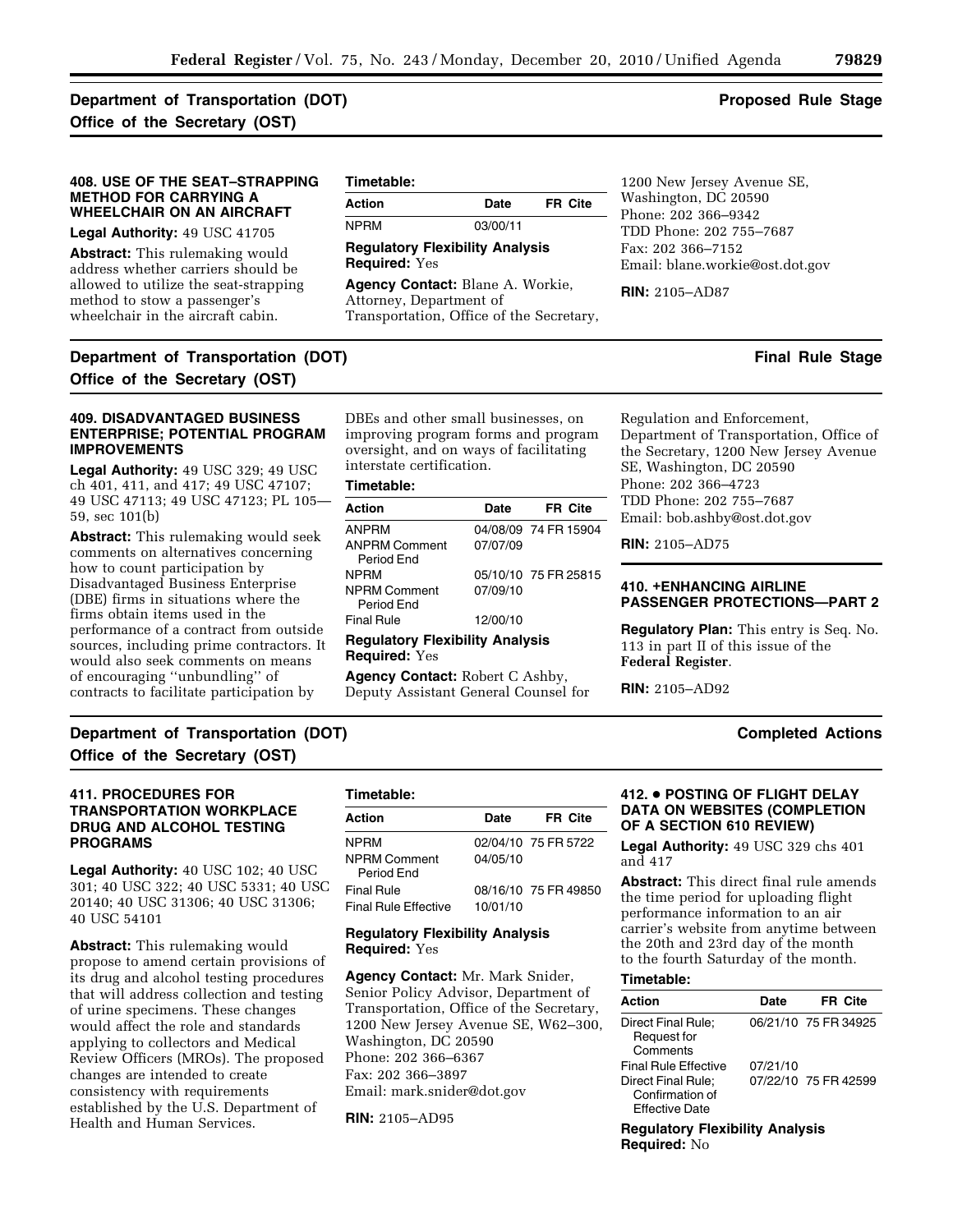**Agency Contact:** Blane A. Workie, Attorney, Department of Transportation, Office of the Secretary,

## **Department of Transportation (DOT)** Department of Transportation (DOT) **Federal Aviation Administration (FAA)**

#### **413. <b>+QUALIFICATION, SERVICE, AND USE OF CREWMEMBERS AND AIRCRAFT DISPATCHERS**

**Regulatory Plan:** This entry is Seq. No. 114 in part II of this issue of the **Federal Register**.

**RIN:** 2120–AJ00

## **414. +AIR AMBULANCE AND COMMERCIAL HELICOPTER OPERATIONS; SAFETY INITIATIVES AND MISCELLANEOUS AMENDMENTS**

**Regulatory Plan:** This entry is Seq. No. 115 in part II of this issue of the **Federal Register**.

**RIN:** 2120–AJ53

**PROTECTION** 

## **415. +OPERATION AND CERTIFICATION OF SMALL UNMANNED AIRCRAFT SYSTEMS (SUAS)**

**Legal Authority:** 49 USC 44701

**Abstract:** This rulemaking would enable small unmanned aircraft to safely operate in limited portions of the 1200 New Jersey Avenue SE, Washington, DC 20590 Phone: 202 366–9342 TDD Phone: 202 755–7687

national airspace system (NAS). This action is necessary because it addresses the novel legal or policy issues about the minimum safety parameters for operating recreational remote control model and toy aircraft in the NAS. The intended effect of this action is to develop requirements and standards to ensure that risks are adequately mitigated, such that safety is maintained for the entire aviation

**Action Date FR Cite** 

**Agency Contact:** Stephen A Glowacki, Department of Transportation, Federal

NPRM 03/00/11

**Regulatory Flexibility Analysis** 

Aviation Administration, 800 Independence Avenue SW, Washington, DC 20591 Phone: 202 385–4898

Email: [stephen.a.glowacki@faa.gov](mailto:stephen.a.glowacki@faa.gov) 

# **BILLING CODE 4910—9X—S**

## **416. <b>+REPAIR STATIONS**

Fax: 202 366–7152

**RIN:** 2105–AE02

Email[: blane.workie@ost.dot.gov](mailto:blane.workie@ost.dot.gov) 

**Legal Authority:** 49 USC 44701; 49 USC 44702; 49 USC 106(g); 49 USC 40113; 49 USC 44701 to 44702; 49 USC 44707; 49 USC 44709; 49 USC 44717

**Abstract:** This rulemaking would update and revise the regulations for repair stations. The action is necessary because many portions of the current regulations do not reflect current repair station business practices, aircraft maintenance practices, or advances in aircraft technology.

#### **Timetable:**

| Action | Date     | FR Cite |  |
|--------|----------|---------|--|
| NPRM   | 03/00/11 |         |  |

## **Regulatory Flexibility Analysis Required:** Yes

**Agency Contact:** John J Goodwin, Department of Transportation, Federal Aviation Administration, 950 L'Enfant Plaza North SW, Washington, DC 20024 Phone: 202 385–6417 Email: [john.j.goodwin@faa.gov](mailto:john.j.goodwin@faa.gov) 

**RIN:** 2120–AJ61

## **Department of Transportation (DOT)** And the stage of the stage of the stage of the stage of the stage of the stage of the stage of the stage of the stage of the stage of the stage of the stage of the stage of the stage of

## **417. <b>+PART 121 ACTIVATION OF ICE**

**Federal Aviation Administration (FAA)** 

**Legal Authority:** 49 USC 106(g); 49 USC 40113; 49 USC 40119; 49 USC 44101; 49 USC 44701; 49 USC 44705; 49 USC 44709 to 44711; 49 USC 44713; 49 USC 44716; 49 USC 44722; 49 USC 44901; 49 USC 44903; 49 USC 44912; 49 USC 46105; 49 USC 44702; 49 USC 44717; 49 USC 44904

**Abstract:** This rulemaking would amend the regulations applicable to operators of certain airplanes used in air carrier service and certificated for flight in icing conditions. The standards would require either the installation of ice detection equipment or changes to the Airplane Flight Manual to ensure timely activation of

the airframe ice protection system. This regulation is the result of information gathered from a review of icing accidents and incidents, and it is intended to improve the level of safety when airplanes are operated in icing conditions.

## **Timetable:**

community. **Timetable:** 

**Required:** Yes

**RIN:** 2120–AJ60

| Action                            | Date     | FR Cite              |
|-----------------------------------|----------|----------------------|
| <b>NPRM</b>                       |          | 11/23/09 74 FR 61055 |
| <b>NPRM Comment</b><br>Period Fnd | 02/22/10 |                      |
| <b>Final Rule</b>                 | 05/00/11 |                      |

**Regulatory Flexibility Analysis Required:** Yes

**Agency Contact:** Jerry Ostronic, Air Carrier Operations Branch, AFS 220, Department of Transportation, Federal Aviation Administration, 800 Independence Avenue SW, Washington, DC 20591 Phone: 202 267–8166 Fax: 202 267–5229 Email[: jerry.c.ostronic@faa.gov](mailto:jerry.c.ostronic@faa.gov) 

**RIN:** 2120–AJ43

## **418. +FLIGHT AND DUTY TIME LIMITATIONS AND REST REQUIREMENTS**

**Regulatory Plan:** This entry is Seq. No. 116 in part II of this issue of the **Federal Register**.

**RIN:** 2120–AJ58

## **DOT—OST Completed Actions**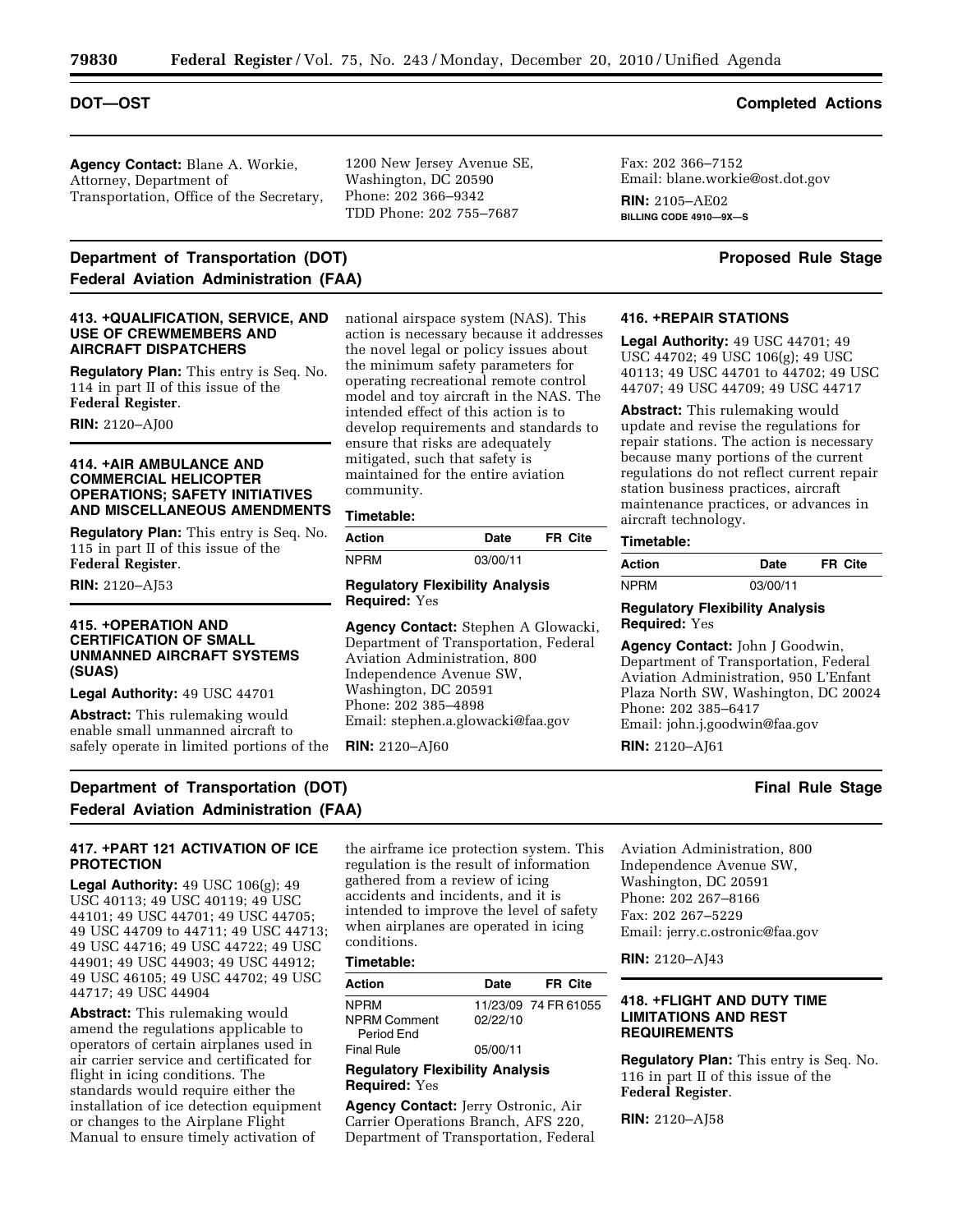## **Department of Transportation (DOT) Long-Term Actions Federal Aviation Administration (FAA)**

## **419. ● +PART 121 EXITING ICING CONDITIONS**

**Legal Authority:** 49 USC 106(g); 49 USC 40113; 49 USC 40119; 49 USC 44101; 49 USC 44701; 49 USC 44702; 49 USC 44705; 49 USC 44709; 49 USC 44710; 49 USC 44711; 49 USC 44713; 49 USC 44716; 49 USC 44717; 49 USC 44722; 49 USC 44901; 49 USC 44903; 49 USC 44904; 49 USC 44912; 49 USC 46105

**Abstract:** This rulemaking would require detection of ice formation behind the airframe ice protection system and, upon detection, would

require the pilot to exit icing conditions. If adopted, this rule would apply to aircraft with a maximum takeoff weight of less than 60,000 pounds. This rulemaking is based on recommendations from an Aviation Rulemaking Advisory Committee working group after reviewing certain accidents and incidents. The intended effect of this action is to avoid similar accidents and incidents in the future.

## **Timetable:**

| Action      | Date     | FR Cite |
|-------------|----------|---------|
| <b>NPRM</b> | 12/00/11 |         |

## **Regulatory Flexibility Analysis Required:** Yes

**Agency Contact:** Robert Hettman, ANM–112, Transport Airplane Directorate, Department of Transportation, Federal Aviation Administration, 1601 Lind Avenue, SW, Renton, WA 98057 Phone: 425 227–2683 Email: [robert.hettman@faa.gov](mailto:robert.hettman@faa.gov) 

**RIN:** 2120–AJ74

## **Department of Transportation (DOT)** Completed Actions **Completed Actions Federal Aviation Administration (FAA)**

### **420. + COMMUTER OPERATIONS IN VERY LIGHT JETS (VLJS)**

**Legal Authority:** 49 USC 106(g); 49 USC 1155; 49 USC 40103; 49 USC 40113; 49 USC 40119; 49 USC 40120; 49 USC 44101; 49 USC 44111; 49 USC 44701; 49 USC 44705; 49 USC 44709 to 44713; 49 USC 44715 to 44717; 49 USC 44722; 49 USC 44901; 49 USC 44903; 49 USC 44912; 49 USC 46105; 49 USC 46306; 49 USC 46316; 49 USC 46504; 49 USC 46506; 49 USC 47122; 49 USC 47508; 49 USC 47528 to 47531; 49 USC 44702; 49 USC 44904; 49 USC 46507

**Abstract:** This rulemaking would establish a rule to allow passengercarrying commuter operations to be conducted under the provisions of part 135 using multiengine turbojets, certificated under either part 23 or part 25, configured with nine or fewer passenger seats. The rulemaking would allow multiengine turbojet operators to provide commuter service to the traveling public, thus accommodating new technologies and a new generation of turbojet airplanes that otherwise would not be allowed in part 135 commuter service. Since 1995, turbojets used in scheduled operations must operate under the provisions of part 121. This current rulemaking resulted, in part, from recommendations from the Aviation Rulemaking Committee for parts 14 CFR 135/125 and covers pilot crew, equipment, training, and dispatch requirements for the safe operation of this new generation airplane.

| Timetable:    |          |         |
|---------------|----------|---------|
| <b>Action</b> | Date     | FR Cite |
| Terminated    | 08/27/10 |         |

## **Regulatory Flexibility Analysis Required:** Yes

**Agency Contact:** Alberta Brown, Air Transportation Division, Department of Transportation, Federal Aviation Administration, 800 Independence Avenue SW, Washington, DC 20591 Phone: 202 267–8321

**RIN:** 2120–AI84

### **421. +AUTOMATIC DEPENDENT SURVEILLANCE—BROADCAST (ADS–B) EQUIPAGE MANDATE TO SUPPORT AIR TRAFFIC CONTROL SERVICE**

**Legal Authority:** 49 USC 1155; 49 USC 40103; 49 USC 40113; 49 USC 40120; 49 USC 44101; 49 USC 44111; 49 USC 44701; 49 USC 44709; 49 USC 44711; 49 USC 44712; 49 USC 44715; 49 USC 44716; 49 USC 44717; 49 USC 44722; 49 USC 46306; 49 USC 46315; 49 USC 46316; 49 USC 46504; 49 USC 46506; 49 USC 47122; 49 USC 47508; 49 USC 47528 to 47531; 49 USC 106(g); Articles 12 and 29 of 61stat.1180; 49 USC 46507

**Abstract:** This rulemaking would add equipage requirements and performance standards for Automatic Dependent Surveillance-Broadcast (ADS-B) Out avionics on aircraft operating in specified classes of airspace within the U.S. National Airspace System. This action facilitates the use of ADS-B for

aircraft surveillance by FAA and Department of Defense (DOD) air traffic controllers to safely and efficiently accommodate aircraft operations and the expected increase in demand for air transportation. This rule would also provide aircraft operators with a platform for additional flight applications and services.

## **Timetable:**

| Action                                 | Date     | FR Cite           |
|----------------------------------------|----------|-------------------|
| <b>NPRM</b>                            |          | 10/05/07 72 56947 |
| <b>NPRM Comment</b><br>Period Fnd      | 11/19/07 |                   |
| NPRM Comment<br>Period Extended        | 01/03/08 |                   |
| Comment Period<br><b>Fxtended</b>      | 03/03/08 |                   |
| <b>NPRM Comment</b><br>Period Reopened |          | 10/02/08 73 57270 |
| Comment Period Fnd                     | 11/03/08 |                   |
| Final Action                           |          | 05/28/10 75 30160 |
| <b>Technical Amendment</b>             |          | 06/30/10 75 37712 |
| Correction                             |          | 06/30/10 75 37711 |
| <b>Final Action Fffective</b>          | 08/11/10 |                   |
| Compliance Date                        | 01/01/20 |                   |

#### **Regulatory Flexibility Analysis Required:** Yes

**Agency Contact:** Vincent Capezzuto, Federal Aviation Administration, Department of Transportation, Federal Aviation Administration, 800 Independence Avenue SW, Washington, DC 20591 Phone: 202 385–8637 Em[ail: vincent.capezzuto@faa.gov](mailto:vincent.capezzuto@faa.gov) 

**RIN:** 2120–AI92 **BILLING CODE 4910—13—S**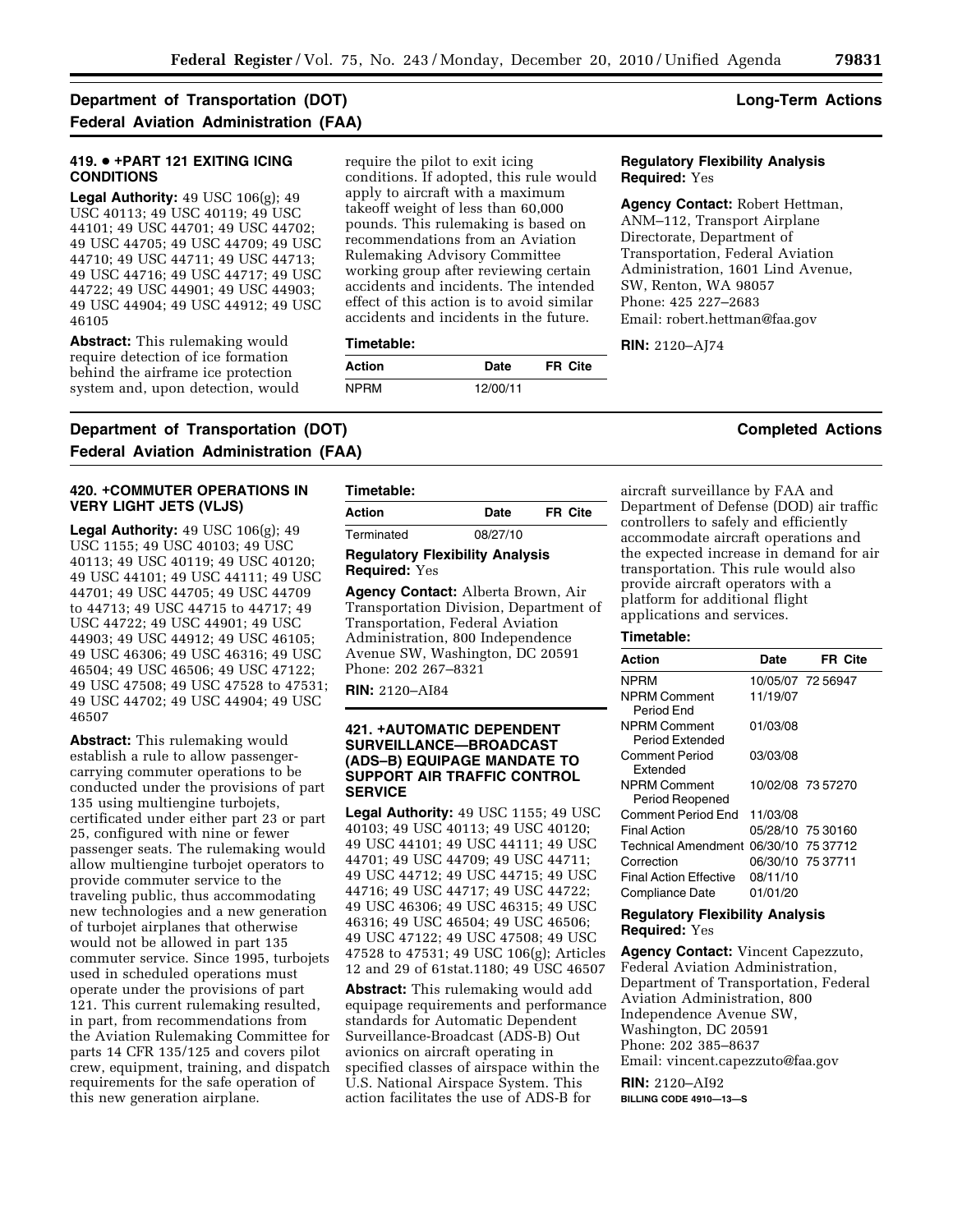## **Department of Transportation (DOT)** And the stage of the stage of the Stage of the Stage of the Stage of the Stage of the Stage of the Stage of the Stage of the Stage of the Stage of the Stage of the Stage of the Stage of **Federal Motor Carrier Safety Administration (FMCSA)**

### **422. +UNIFIED REGISTRATION SYSTEM**

**Legal Authority:** PL 104–88; 109 Stat 803, 888 (1995); 49 USC 13908; PL 109–159, sec 4304

**Abstract:** This rulemaking would replace three current identification and registration systems: the US DOT number identification system, the commercial registration system, and the financial responsibility system, with an online Federal unified registration system (URS). This program would serve as a clearinghouse and depository of information on, and identification of, brokers, freight forwarders, and others required to register with the Department of Transportation. The Agency is revising this rulemaking to address amendments directed by SAFETEA-LU. The replacement system for the Single State Registration System, which the ICC Termination Act originally directed be merged under URS, was addressed separately in RIN 2126-AB09. The cargo insurance portion of this rulemaking has been split off into RIN 2126-AB21.

### **Timetable:**

| Action                             | Date     | <b>FR Cite</b>       |
|------------------------------------|----------|----------------------|
| <b>ANPRM</b>                       |          | 08/26/96 61 FR 43816 |
| <b>ANPRM Comment</b><br>Period End | 10/25/96 |                      |
| <b>NPRM</b>                        |          | 05/19/05 70 FR 28990 |
| <b>NPRM Comment</b><br>Period Fnd  | 08/17/05 |                      |

Supplemental NPRM 03/00/11

### **Regulatory Flexibility Analysis Required:** Yes

**Agency Contact:** Valerie Height, Management Analyst, Department of Transportation, Federal Motor Carrier Safety Administration, Office of Policy Plans and Regulation (MC–PRR), 1200

New Jersey Avenue SE., Washington, DC 20590 Phone: 202 366–0901 Email[: valerie.height@dot.gov](mailto:valerie.height@dot.gov) 

**RIN:** 2126–AA22

#### **423.** Œ**HOURS OF SERVICE**

**Regulatory Plan:** This entry is Seq. No. 119 in part II of this issue of the **Federal Register**.

**RIN:** 2126–AB26

## **424. +DRIVERS OF COMMERCIAL VEHICLES: RESTRICTING THE USE OF CELLULAR PHONES (SECTION 610 REVIEW)**

**Regulatory Plan:** This entry is Seq. No. 120 in part II of this issue of the **Federal Register**.

**RIN:** 2126–AB29

## **Department of Transportation (DOT)** And the stage of the stage and the stage and the stage of the stage of the stage of the stage of the stage of the stage of the stage of the stage of the stage of the stage of the stage **Federal Motor Carrier Safety Administration (FMCSA)**

## **425. BROKERS OF HOUSEHOLD GOODS TRANSPORTATION BY MOTOR VEHICLE**

**Legal Authority:** 49 USC 13501; SAFETEA–LU sec 4212; 49 USC 13901; 49 USC 13902

**Abstract:** FMCSA amends its regulations to require brokers that arrange the transportation of household goods in interstate or foreign commerce for consumers comply with certain consumer protection requirements. Brokers must provide: their U.S. DOT number on their advertisements and internet web sites; estimates of expected moving charges and brokerage fees; FMCSA pamphlets containing tips for successful moves and the consumer's rights and responsibilities; and the broker's policies concerning deposits, cancellations, and refunds. This rulemaking is in response to the Safe, Accountable, Flexible, Efficient Transportation Equity Act: A Legacy for Users (SAFETEA-LU) and a petition for rulemaking from the American Moving and Storage Association. This rulemaking is intended to ensure that individual shippers who arrange for transportation of household goods through brokers receive necessary information regarding their rights and responsibilities in connection with interstate household goods moves.

| Timetable:                         |          |                      |
|------------------------------------|----------|----------------------|
| Action                             | Date     | FR Cite              |
| <b>ANPRM</b>                       |          | 12/22/04 69 FR 76664 |
| <b>ANPRM Comment</b><br>Period Fnd | 02/22/05 |                      |
| <b>NPRM</b>                        |          | 02/08/07 72 FR 5947  |
| <b>NPRM Comment</b><br>Period Fnd  | 05/09/07 |                      |
| <b>Final Rule</b>                  | 12/00/10 |                      |

## **Regulatory Flexibility Analysis Required:** Yes

**Agency Contact:** Brodie Mack, Lead Transportation Specialist, Department of Transportation, Federal Motor Carrier Safety Administration, 1200 New Jersey Avenue SE., Washington, DC 20590 Phone: 202 385–8045 Email[: brodie.mac@dot.gov](mailto:brodie.mac@dot.gov) 

**RIN:** 2126–AA84

## **426. +NATIONAL REGISTRY OF CERTIFIED MEDICAL EXAMINERS**

**Regulatory Plan:** This entry is Seq. No. 121 in part II of this issue of the **Federal Register**.

**RIN:** 2126–AA97

## **427.** Œ**COMMERCIAL DRIVER'S LICENSE TESTING AND COMMERCIAL LEARNER'S PERMIT STANDARDS**

**Legal Authority:** PL 109–347, sec 703; 49 USC 31102; PL 105—178, 112 Stat 414 (1998); PL 99—570, title XII, 100 Stat.3207 (1086); PL 102—240, sec 4007(a)(1), Stat 1914, 2151; PL 109— 59 (2005), sec 4122; 49 USC 31136

**Abstract:** This rulemaking would establish revisions to the commercial driver's license knowledge and skills testing standards as required by section 4019 of TEA-21, implement fraud detection and prevention initiatives at the State driver licensing agencies as required by the SAFE Port Act of 2006, and establish new minimum Federal standards for States to issue commercial learner's permits (CLPs), based in part on the requirements of section 4122 of SAFETEA-LU. In addition to ensuring the applicant has the appropriate knowledge and skills to operate a commercial motor vehicle, this rule would establish the minimum information that must be on the CLP document and the electronic driver's record. The rule would also establish maximum issuance and renewal periods, establish a minimum age limit, address issues related to a driver's State of Domicile, and incorporate previous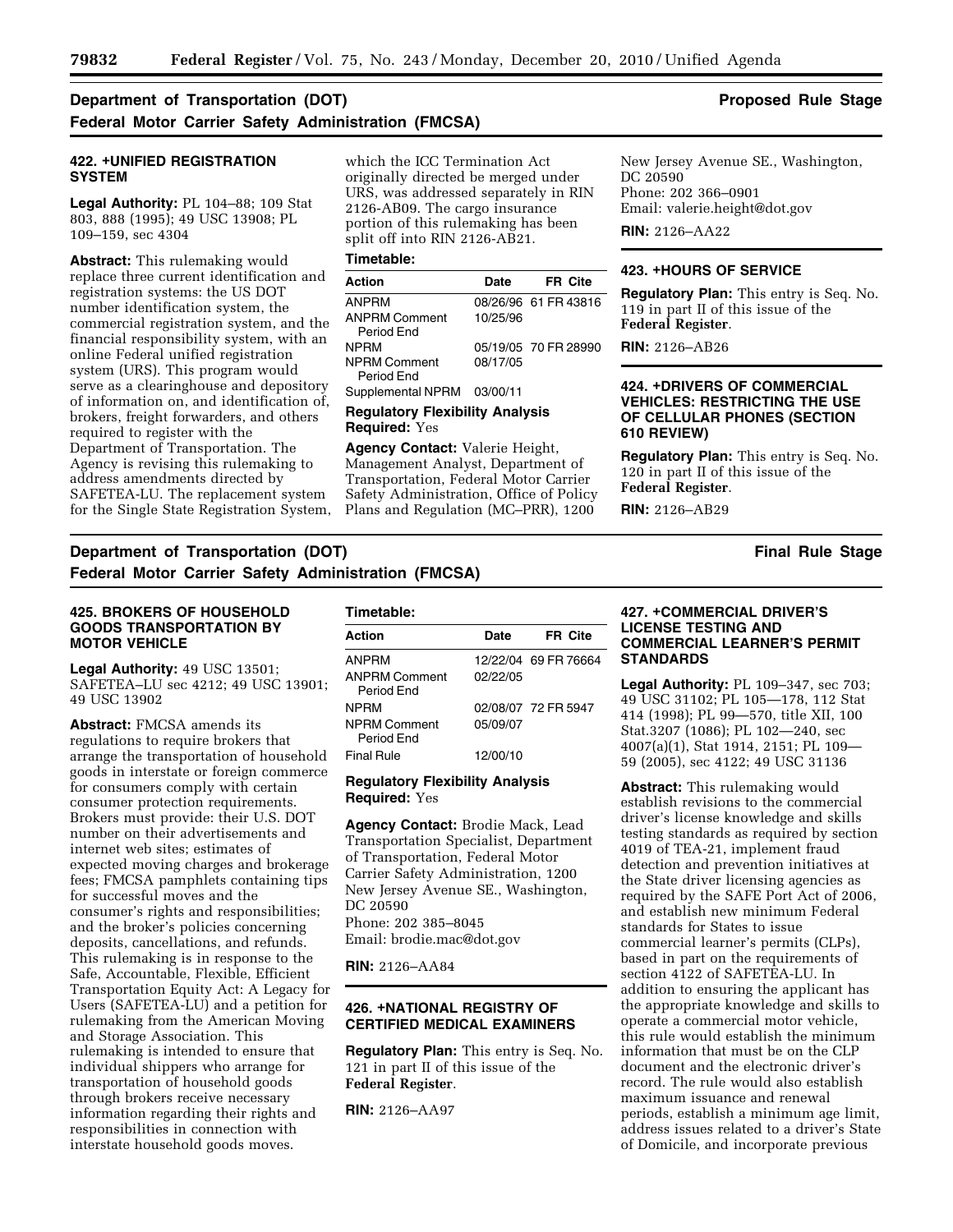regulatory guidance into the Federal regulations. This rule would also address issues raised in the SAFE Port Act.

## **Timetable:**

| <b>Action</b>                          | Date | <b>FR Cite</b>       |
|----------------------------------------|------|----------------------|
| <b>NPRM</b>                            |      | 04/09/08 73 FR 19282 |
| <b>NPRM Comment</b><br>Period Extended |      | 06/09/08 73 FR 32520 |

| Action                                                  | Date     | <b>FR Cite</b> |
|---------------------------------------------------------|----------|----------------|
| <b>NPRM Comment</b><br>Period Fnd                       | 06/09/08 |                |
| Second NPRM<br><b>Comment Period</b><br>Fnd             | 07/09/08 |                |
| Final Rule                                              | 02/00/11 |                |
| <b>Regulatory Flexibility Analysis</b><br>Required: Yes |          |                |

## **Agency Contact:** Robert Redmond, Senior Transportation Specialist, Department of Transportation, Federal Motor Carrier Safety Administration, 1200 New Jersey Avenue SE., Washington, DC 20590 Phone: 202 366–5014 Email[: robert.redmond@dot.gov](mailto:robert.redmond@dot.gov)

**RIN:** 2126–AB02

## **Department of Transportation (DOT)** Department of Transportation (DOT) **Federal Motor Carrier Safety Administration (FMCSA)**

## **428. +SAFETY MONITORING SYSTEM AND COMPLIANCE INITIATIVE FOR MEXICO–DOMICILED MOTOR CARRIERS OPERATING IN THE UNITED STATES**

**Legal Authority:** PL 107–87, sec 350; 49 USC 113; 49 USC 31136; 49 USC 31144; 49 USC 31502; 49 USC 504; 49 USC 5113; 49 USC 521(b)(5)(A)

**Abstract:** This rule would implement a safety monitoring system and compliance initiative designed to evaluate the continuing safety fitness of all Mexico-domiciled carriers within 18 months after receiving a provisional Certificate of Registration or provisional authority to operate in the United States. It also would establish suspension and revocation procedures for provisional Certificates of Registration and operating authority, and incorporate criteria to be used by FMCSA in evaluating whether Mexicodomiciled carriers exercise basic safety

management controls. The interim rule included requirements that were not proposed in the NPRM but which are necessary to comply with the FY-2002 DOT Appropriations Act. On January 16, 2003, the Ninth Circuit Court of Appeals remanded this rule, along with two other NAFTA-related rules, to the agency, requiring a full environmental impact statement and an analysis required by the Clean Air Act. On June 7, 2004, the Supreme Court reversed the Ninth Circuit and remanded the case, holding that FMCSA is not required to prepare the environmental documents. FMCSA originally planned to publish a final rule by November 28, 2003. FMCSA will determine the next steps to be taken after enactment of any pending legislation authorizing cross border trucking.

#### **Timetable:**

| Action      | Date | FR Cite              |
|-------------|------|----------------------|
| <b>NPRM</b> |      | 05/03/01 66 FR 22415 |
|             |      |                      |

| Action                                             | Date     | <b>FR Cite</b>       |
|----------------------------------------------------|----------|----------------------|
| <b>NPRM Comment</b><br>Period Fnd                  | 07/02/01 |                      |
| Interim Final Rule                                 |          | 03/19/02 67 FR 12758 |
| Interim Final Rule<br><b>Comment Period</b><br>Fnd | 04/18/02 |                      |
| Interim Final Rule<br><b>Fffective</b>             | 05/03/02 |                      |
| Notice of Intent To<br>Prepare an EIS              |          | 08/26/03 68 FR 51322 |
| <b>EIS Public Scoping</b><br>Meetings              |          | 10/08/03 68 FR 58162 |
| Next Action Undetermined                           |          |                      |

### **Regulatory Flexibility Analysis Required:** Yes

**Agency Contact:** Dominick Spataro, Chief, Borders Division, Department of Transportation, Federal Motor Carrier Safety Administration, 1200 New Jersey Avenue SE., Washington, DC 20590 Phone: 202 266–2995 Emai[l: dom.spataro@dot.gov](mailto:dom.spataro@dot.gov) 

**RIN:** 2126–AA35

## **Department of Transportation (DOT) Completed Actions Federal Motor Carrier Safety Administration (FMCSA)**

## **429. +CARGO INSURANCE FOR PROPERTY LOSS OR DAMAGE**

## **Legal Authority:** 49 USC 13906

**Abstract:** This final rule would eliminate the requirement for most forhire motor carriers of property and freight forwarders to maintain cargo insurance in prescribed minimum amounts and file evidence of this insurance with FMCSA. Household goods motor carriers and household

goods freight forwarders would continue to be subject to this cargo insurance requirement. This rule was split from RIN 2126-AA22.

## **Timetable:**

| Action                      | Date     | <b>FR Cite</b>       |
|-----------------------------|----------|----------------------|
| Final Rule                  |          | 06/22/10 75 FR 35318 |
| <b>Final Rule Effective</b> | 03/21/11 |                      |

**Regulatory Flexibility Analysis Required:** Yes

**Agency Contact:** Brodie Mack, Lead Transportation Specialist, Department of Transportation, Federal Motor Carrier Safety Administration, 1200 New Jersey Avenue SE., Washington, DC 20590 Phone: 202 385–8045 Ema[il: brodie.mac@dot.gov](mailto:brodie.mac@dot.gov) 

**RIN:** 2126–AB21 **BILLING CODE 4910—EX—S** 

## **DOT—FMCSA Final Rule Stage**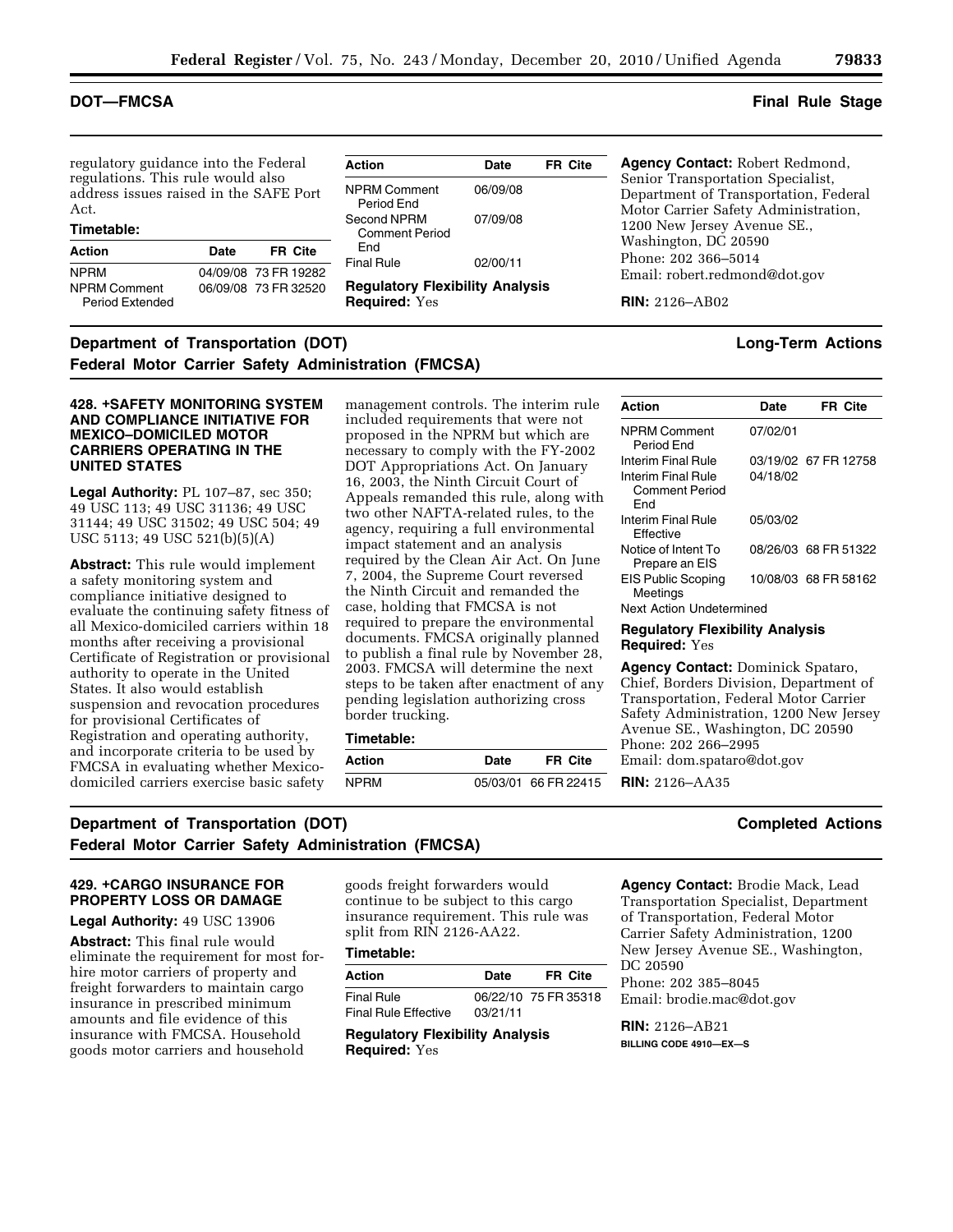## **Department of Transportation (DOT)** And the stage of the stage of the stage of the stage of the stage of the stage of the stage of the stage of the stage of the stage of the stage of the stage of the stage of the stage of **National Highway Traffic Safety Administration (NHTSA)**

## **430. <b>+EJECTION MITIGATION**

**Regulatory Plan:** This entry is Seq. No. 125 in part II of this issue of the **Federal Register**. **RIN:** 2127–AK23

## **Department of Transportation (DOT) Completed Actions National Highway Traffic Safety Administration (NHTSA)**

### **431.** Œ**PASSENGER CAR AND LIGHT TRUCK CORPORATE AVERAGE FUEL ECONOMY STANDARDS MYS 2012–2016**

**Legal Authority:** 49 USC 32902; delegation of authority at 49 CFR 1.50

**Abstract:** This rulemaking would address Corporate Average Fuel Economy (CAFE) standards for light trucks and passenger cars for model years 2012—2016. CAFE standards

**Department of Transportation (DOT) Proposed Rule Stage 19th** Proposed Rule Stage **Federal Railroad Administration (FRA)** 

## **432. +HOURS OF SERVICE: PASSENGER TRAIN EMPLOYEES (RULEMAKING RESULTING FROM A SECTION 610 REVIEW)**

**Regulatory Plan:** This entry is Seq. No. 126 in part II of this issue of the **Federal Register**. **RIN:** 2130–AC15

## **Department of Transportation (DOT)** Completed Actions **Completed Actions Federal Railroad Administration (FRA)**

### **433. +POSITIVE TRAIN CONTROL**

**Legal Authority:** PL 110—432, sec 104 (Codified at 49 USC 20157); Rail Safety Improvement Act of 2008

**Abstract:** This rulemaking would regulate the submission of Positive Train Control plans; the implementation of the Positive Train Control Systems; and the qualification, installation, maintenance and use of the these systems required under 49 USC 20157 or specifically required by the Federal Railroad Administration. A Final Rule with Request for comments

**Timetable:** 

must be set at least 18 months prior

to the start of a model year.

| Action                                                  | Date     | <b>FR Cite</b>       |
|---------------------------------------------------------|----------|----------------------|
| <b>NPRM</b>                                             |          | 09/28/09 74 FR 49453 |
| <b>NPRM Comment</b><br>Period Fnd                       | 11/27/09 |                      |
| Final Rule                                              |          | 05/07/10 75 FR 25324 |
| Final Rule Effective                                    | 07/06/10 |                      |
| <b>Regulatory Flexibility Analysis</b><br>Required: Yes |          |                      |

**Agency Contact:** Stephen Wood,

Director, Rulemaking Division, Department of Transportation, National Highway Traffic Safety Administration, 1200 New Jersey Avenue SE, Washington, DC 20590 Phone: 202 366–2992 Email[: steve.wood@nhtsa.dot.gov](mailto:steve.wood@nhtsa.dot.gov) 

**RIN:** 2127–AK50 **BILLING CODE 4910—59—S** 

## was issued on 01/16/2010 and FRA is currently preparing responses to the

#### **Timetable:**

comments received.

| Action                                     | Date     | FR Cite              |
|--------------------------------------------|----------|----------------------|
| <b>NPRM</b>                                |          | 07/21/09 74 FR 35950 |
| <b>NPRM Comment</b><br>Period End          | 08/20/09 |                      |
| <b>Final Rule: Request</b><br>for Comments |          | 01/15/10 75 FR 2598  |
| <b>Final Rule Effective</b>                | 03/16/10 |                      |
| <b>Final Rule</b>                          |          | 09/27/10 75 FR 59108 |
| <b>Final Rule Effective</b>                | 11/26/10 |                      |

## **Regulatory Flexibility Analysis Required:** Yes

**Agency Contact:** Kathryn Shelton, Trial Attorney, Department of Transportation, Federal Railroad Administration, 1200 New Jersey Avenue SE., Washington, DC 20590 Phone: 202 493–6063 Email[: kathryn.shelton@fra.dot.gov](mailto:kathryn.shelton@fra.dot.gov) 

**RIN:** 2130–AC03 **BILLING CODE 4910—06—S**